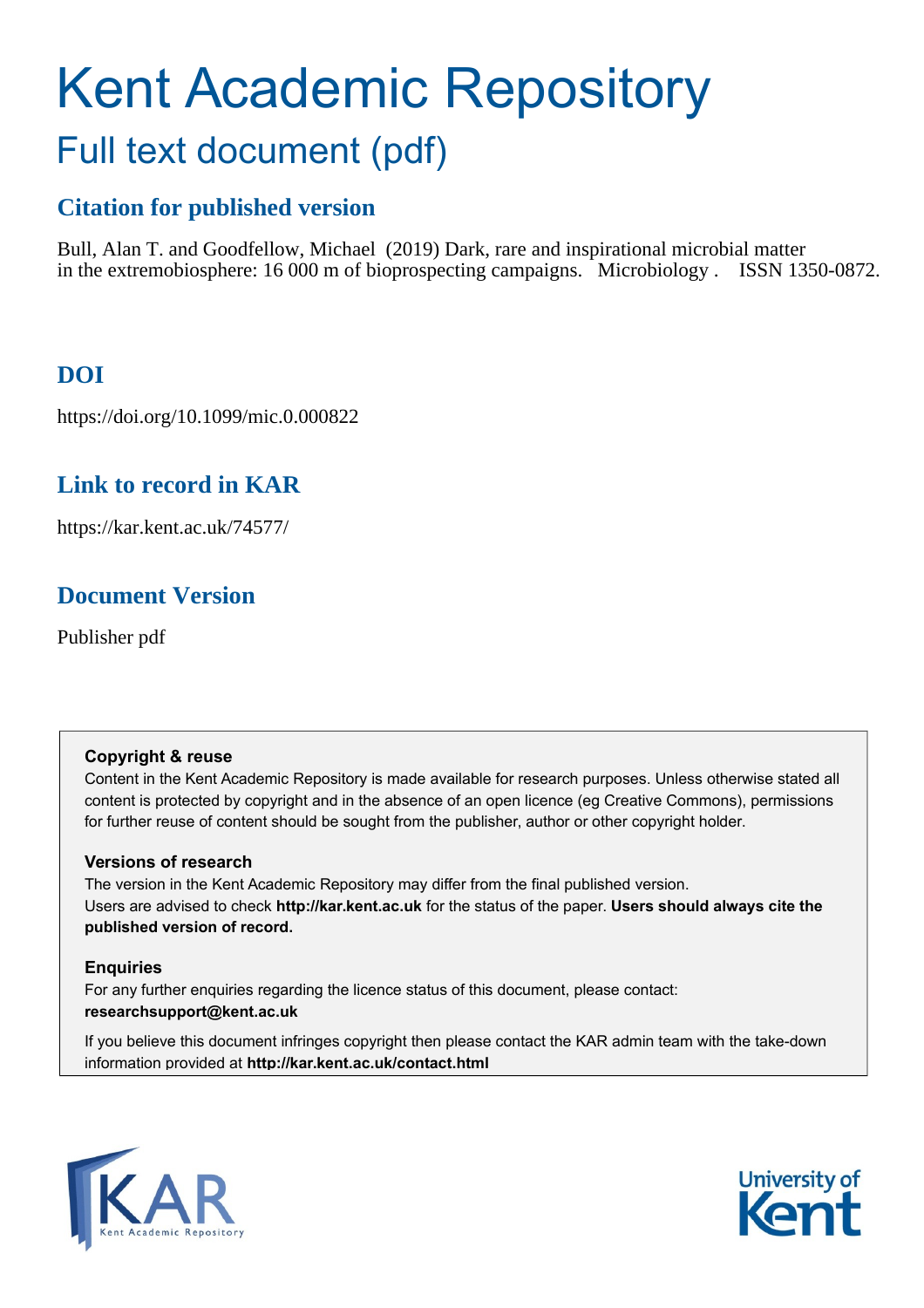

# Dark, rare and inspirational microbial matter in the extremobiosphere: 16 000 m of bioprospecting campaigns

Alan T. Bull<sup>1,\*</sup> and Michael Goodfellow<sup>2</sup>

#### Abstract

The rationale of our bioprospecting campaigns is that the extremobiosphere, particularly the deep sea and hyper-arid deserts, harbours undiscovered biodiversity that is likely to express novel chemistry and biocatalysts thereby providing opportunities for therapeutic drug and industrial process development. We have focused on actinobacteria because of their frequent role as keystone species in soil ecosystems and their unrivalled track record as a source of bioactive compounds. Population numbers and diversity of actinobacteria in the extremobiosphere are traditionally considered to be low, although they often comprise the dominant bacterial biota. Recent metagenomic evaluation of 'the uncultured microbial majority' has now revealed enormous taxonomic diversity among 'dark' and 'rare' actinobacteria in samples as diverse as sediments from the depths of the Mariana Trench and soils from the heights of the Central Andes. The application of innovative culture and screening options that emphasize rigorous dereplication at each stage of the analysis, and strain prioritization to identify 'gifted' organisms, have been deployed to detect and characterize bioactive hit compounds and sought-after catalysts from this hitherto untapped resource. The rewards include first-in-a-class chemical entities with novel modes of action, as well as a growing microbial seed bank that represents a potentially enormous source of biotechnological and therapeutic innovation.

## **Introduction**

Bioprospecting in its widest sense refers to the discovery of novel products from biological sources and while bioactive therapeutic agents are the most sought after natural products, other economically important targets include biocatalysts, plant growth promoters, new feed, food and cosmetic components and functional chemicals such as chelating agents. The pharmaceutical industry provided the mainstay for natural product research but subsequently abandoned bioprospecting for a variety of technical and commercial considerations including that of the acute rediscovery of products. However, a recent upturn of interest in the search and discovery of new specialized (secondary) metabolites is being driven by innovative research in academe and small biotechnology companies and not least due to our ability to access an enormously expanded biodiversity through the identity and quantification of microbial rare and dark matter. These latter categories of organisms have featured strongly in our bioprospecting campaigns and merit careful definition:

rarity refers specifically to very low abundance populations within a microbial community and can be defined with a high degree of accuracy based on the work of Lynch and Neufeld [1], dark microbial matter refers to those organisms that can be identified but as yet are uncultivated [2]. Molecular interrogation of environments and of culture collections using metagenomic and single-cell genomic techniques is enabling dark and rare micro-organisms to be defined in a wide range of situations frequently revealing novel Candidatus taxa at the supra-generic rank and above. Our bioprospecting activities have focused on the phylum *Actinobacteria* (*sensu* Goodfellow [3]), the rationale for which we have rehearsed previously: unparalleled size and diversity of the taxon, extensive global and environmental distribution, continued discovery of new taxonomic radiations, genomes rich in natural product biosynthetic gene clusters (NP-BGC) and notable ecological and economic value. Although members of the genus *Streptomyces* continue to be the richest source of new actinobacterial specialized metabolites, members of non-streptomycete genera as pointed out by Hug *et al*. [4] increasingly are being

IP: 129.12.60.111 1 On: Tue, 25 Jun 2019 14:38:05

Received 30 April 2019; Accepted 28 May 2019; Published 11 June 2019

Author affiliations: <sup>1</sup>School of Biosciences, University of Kent, Canterbury CT2 7NJ, UK; <sup>2</sup>School of Natural and Environmental Sciences, Ridley Building 2, Newcastle University, Newcastle upon Tyne, NE1 7RU, UK.

<sup>\*</sup>Correspondence: Alan T. Bull, A.T.Bull@kent.ac.uk

Keywords: extremobiosphere; actinobacteria; microbial dark matter; bioprospecting; bioactive natural products; deep seas; hyper-arid desert; genome mining.

Abbreviations: MRSA, methicillin-resistant *Staphylococcus aureus*; NP-BGC, natural product biosynthetic gene clusters; VRSA, vancomycin resistant *Staphylococcus aureus*.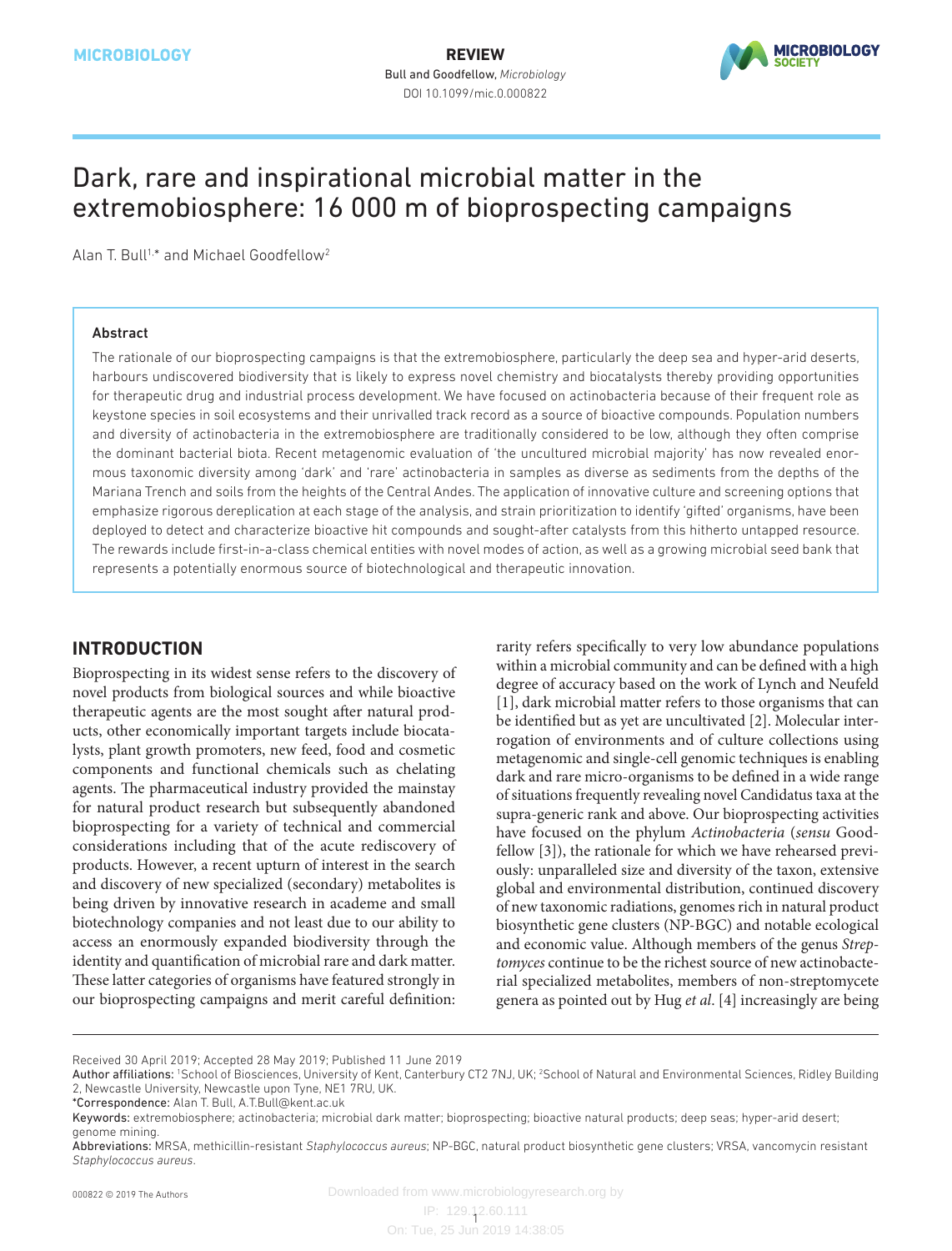shown to produce chemically unique natural products, a fact well-illustrated by our work with *Verrucosispora* [5], *Dermacoccus* [6] and *Lentzea* [7].

## **The paradigm shift**

We will start by discussing the questions of where to look and how to look in the context of bioprospecting. Our prioritization of the extremobiosphere for bioprospecting has been based on the likelihood that it contains novel microorganisms that express new chemistry and metabolism, which in turn stimulates innovative biotechnology. The term extremobiosphere defines the environmental limits to life on Earth and encompasses the extreme boundaries of the known physico-chemical world; the extremobiosphere is characterized by various combinations of extreme temperature, pH and aridity, intense radiations, hyperbaric pressure, anoxia, strong oxidizing conditions, high salinity, oligotrophy, xenobiotic pollution and toxic elements (e.g. As, Cu, Pb). Here it is important to distinguish between extremophilic and extremotrophic (also known as extremotolerant) actinobacteria [8]; to date, the majority of isolates from the extremobiosphere appear to express extremotrophic phenotypes.

The decisive change in bioprospecting has resulted from *how* to detect novelty at the organism level, that is the shift from culture-dependent to culture-independent microbiology resulting in the ability to distinguish and identify rare and dark biodiversity. Our own realization of the scale of actinobacterial dark matter first resulted from analyses of deep Atlantic Ocean sediments [9], which revealed that between 86 and

94 % of the clone libraries examined represented putatively novel taxa (estimates based on 16S rRNA sequence identity of 98.7 % [10, 11]; or 38–71 % novelty based on the previously advocated 97 % sequence identity [12]). Other more detailed examples of dark and rare populations are discussed below.

It should be noted also that significant developments have occurred regarding the detection and identity of natural products. Established approaches such as bioassay-guided screening coupled with compound purification and structure determination, and metabolomics (chemical fingerprinting of an organism, i.e. the product of genotype and environment), have been complemented by genome-based techniques such as mining of whole and metagenomes, and crucially by database developments designed to promote chemical dereplication [13].

## **Bioprospecting biomes and sites**

Our bioprospecting campaigns have targeted major extreme biomes and within them distinct sites displaying various degrees of environmental extremities. Thus, the choice of deep sea and desert biomes provides strong selective pressures, for example in hyperbaric pressure and aridity respectively, that determine the composition of their actinobacterial communities.Fig. 1 shows the global distribution of extreme biome sampling sites that we have researched and which, in addition to the principal focus on deep seas and deserts, also has included polar, thermal and volcanic environments. Specific details of these sites are given in Table 1, where the range of altitude over which our 'bioprospecting campaigns'



Fig. 1. Global distribution of extremobiosphere sites sampled during 1992–2017.

IP: 129.12.60.111 On: Tue, 25 Jun 2019 14:38:05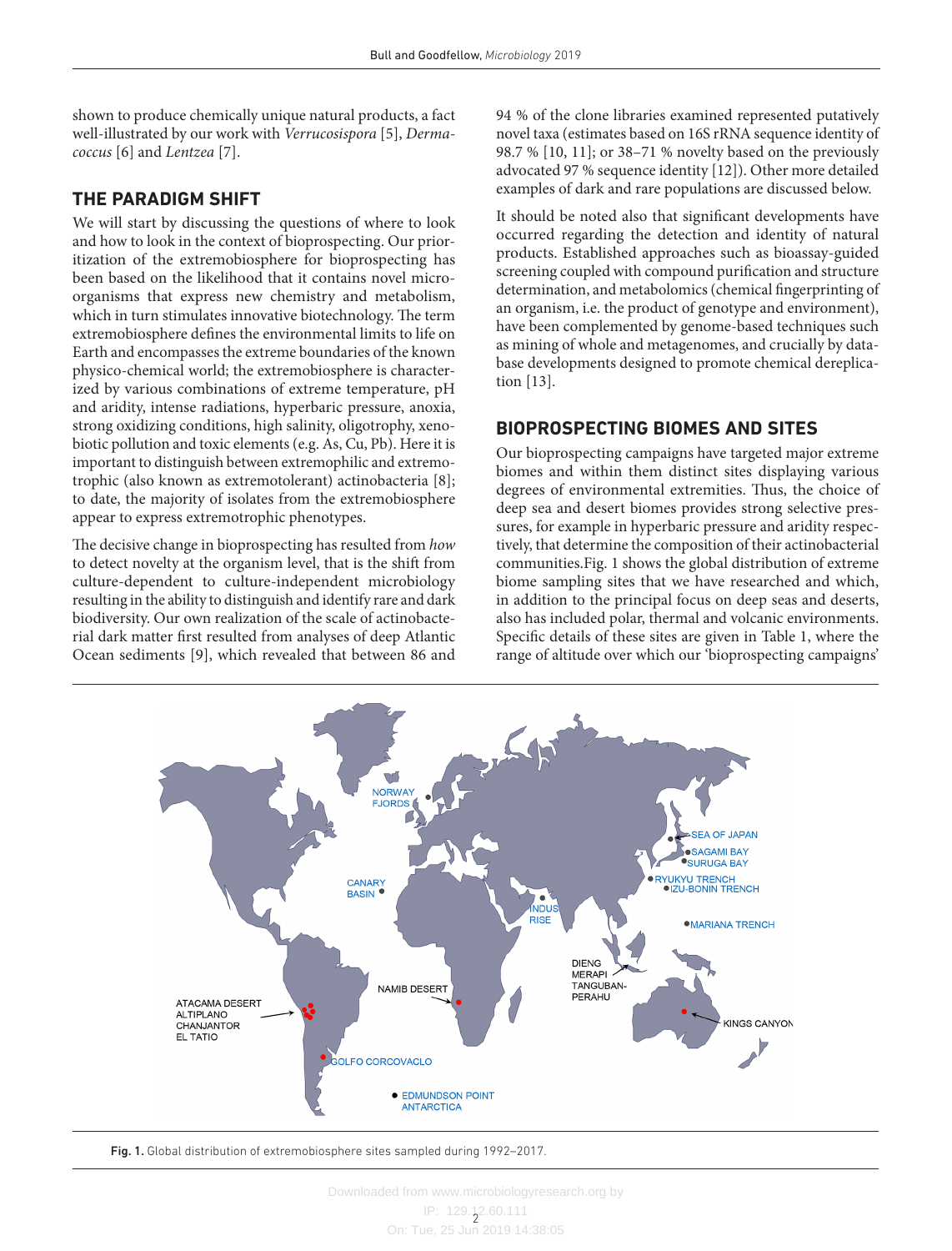|  |  |  |  |  |  |  | <b>Table 1.</b> Extremobiosphere sites sampled for actinobacteria <sup>a</sup> |  |
|--|--|--|--|--|--|--|--------------------------------------------------------------------------------|--|
|--|--|--|--|--|--|--|--------------------------------------------------------------------------------|--|

| Pacific Ocean:<br>Deep sea |                                                    | 1. East: Sagami Bay (1168 m), Suruga Bay (1151-1948 m), Sea of Japan (289 m), Ryukyu Trench (5110-<br>6600 m), Izu-Bonin Trench (2670–9780 m), Mariana Trench (10897 m) |
|----------------------------|----------------------------------------------------|-------------------------------------------------------------------------------------------------------------------------------------------------------------------------|
|                            |                                                    | 2. West: Golfo Corcovaclo (200 m)                                                                                                                                       |
|                            | Atlantic Ocean:                                    | 1. Mid: Canary Basin (3814)                                                                                                                                             |
|                            |                                                    | 2. North: Raune Fjord (187 m), By Fjord (316 m), Norway                                                                                                                 |
|                            | Indian Ocean:                                      | Indus Rise                                                                                                                                                              |
| Polar                      | Antarctica:                                        | Terra Nova Bay, Edmundson Point                                                                                                                                         |
| Thermal                    | Indonesia, Java                                    | Dieng Volcanic Complex (2000 m)                                                                                                                                         |
|                            | Chile                                              | El Tatio geothermal field (4320 m)                                                                                                                                      |
| Volcanic                   | Indonesia, Java                                    | Tangkuban Perahu, Bandung (2000 m)                                                                                                                                      |
|                            |                                                    | Gunung Merapi, Yogyakarta (1500 m)                                                                                                                                      |
| Desert                     | Australia, Northern Territory East of Kings Canyon |                                                                                                                                                                         |
|                            |                                                    |                                                                                                                                                                         |
|                            | Namibia                                            | Kalahari Desert, Waterberg                                                                                                                                              |
|                            | Chile                                              | 1. Atacama Desert: Yungay (915-1015 m), Salar de Atacama (2220-2300 m), Cordillera de Sol (2470-<br>2540 m), Lomas Bayas                                                |
|                            |                                                    | 2. Altiplano: Salar de Tara (4366 m)                                                                                                                                    |
|                            |                                                    | 3. Central Andes: Cerro Chajnantor (3000-5000 m)                                                                                                                        |
|                            | a, Depths and elevations given in metres.          |                                                                                                                                                                         |

have unfolded is evident; a pictorial representation of this mega range of depth and elevation is featured in Fig. 2.

Before highlighting some of the scientific outcomes from this 16 000 m exploration we direct attention to the salient properties that define the two major biomes that we have surveyed. Deep seas are generally defined as marine environments of greater than ca. 200–500 m depth and which were once regarded as being biologically inert (Forbes' azoic theory [14]), a notion that was dispelled in the late nineteenth century. Abundant life and biodiversity is now welldocumented even at abyssal (>2 000 m) and hadal (>6 000 m) depths and actinobacteria have been isolated from sediments taken at all of these extremes [8, 15–18]. Conditions found in these oceans include high pressure, temperature and salinity extremes, low nutrient status and anoxia. Although our ocean bioprospecting has been made over a wide geographic range and included coastal and remote marine locations it cannot claim to be systematic either in terms of depth or ocean conditions, a situation that stems from the major logistical problems associated with sampling these environments [it is sobering to note that the ultra-deep robotic vehicles Kaiko (Japan Agency for Marine-Earth Science and Technology, JAMSTEC) and Nereus (Woods Hole Oceanographic Institution) both were lost during research missions].

In addition to many of the environmental conditions cited above that characterize the extremobiosphere, that of severe aridity is probably the most defining for the existence of microbial life in deserts, indeed the core region of the Atacama

Desert in northern Chile has been designated 'the dry limit of microbial life' [19]. Moreover, high mountain desert habitats that include the Chajnantor plateau (see below) are subject to a combination of extreme environmental conditions including the world's highest levels of surface UV radiation [20]. Access to all of the major habitats in the Atacama Desert have enabled our bioprospecting campaigns to adopt a more systematic approach and have encompassed hyper-arid and extreme hyper-arid soils (*sensu* Houston [21]), altitude gradients, and saline and geothermal environments. From each of these habitats we have recovered viable actinobacteria and/ or obtained DNA evidence for their presence.

#### **Bioprospecting outcomes**

Novelty both of actinobacterial diversity and chemical diversity has been detected and characterized unequivocally over the complete depth-altitude and geographic ranges of our bioprospecting campaigns. Highlighted results are considered first in terms of taxonomic novelty followed by new natural product chemistry produced by novel representatives of deep sea and desert species.

#### **Actinobacterial diversity**

Initial studies of deep sea actinobacteria were founded on culture-dependent surveys where our collaboration with JAMSTEC enabled sediments from a complete range of ocean depths (289–10 898 m) to be examined. With the exception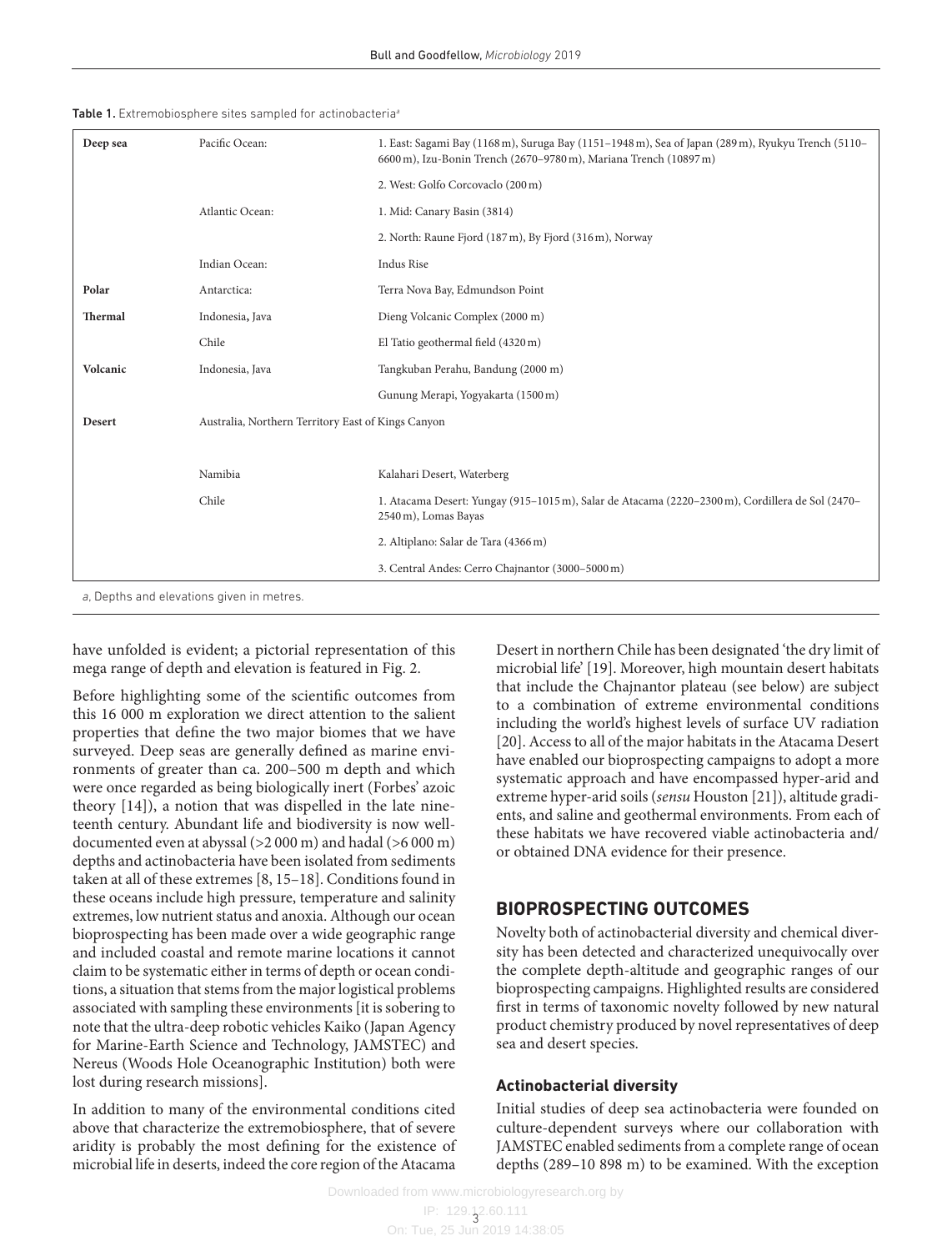

of Mariana Trench samples, actinobacteria initially were isolated from all depths and evidence obtained to support the hypothesis of indigenous taxa, especially in the very deep Ryukyu, Izo Bonin and Japan Trenches [22]. Among the genera detected were *Corynebacterium, Dietzia, Gordonia, Mycobacterium* and *Rhodococcus* and 16S rRNA phylotyping indicated putative new species within several of these taxa while recent phylogenomic analyses show that rhodococci belong to several lineages that can be equated with genera [11, 23]. Moreover, simulated deep sea conditions confirmed that these actinobacteria grew at the sediment salinities and temperatures from which the isolates were recovered while a number of abyssal and hadal rhodococci were capable of growth at hyperbaric pressures (40–60 MPa). Subsequent efforts resulted in the isolation of three new species of *Dermacoccus* one of which, *D. abyssi*, was piezotolerant [15, 16]. Other examples of novel actinobacterial diversity are treated in relation to natural product discoveries.

Actinobacteria are globally distributed in the world's oceans, particularly in marine sediments [24, 25]. We referred briefly above to the analysis of sediment cores taken in the Atlantic Ocean near to the Canary Basin. New primers designed specifically for actinobacteria were used in the construction of clone libraries from sediment sections at depths up to ca. 1 m below the ocean floor and diversity statistics applied to define actinobacterial library coverage, taxonomic richness and phylogenetic diversity. Significant differences were observed in the taxonomic diversity as a function of sediment depth, but both taxonomic richness and phylogenetic diversity decreased with depth [9]. Statistical diversity estimators such as those used in this study provide a powerful bioprospecting adjunct. Culture-independent analysis of the Canary Basin sediment also yielded clones of the obligate marine genus *Salinispora* [24] pointing to its wider biogeographical distribution in terms of ocean temperature and depth than previously reported.

The main efforts of our arid biome prospecting have focused on the Atacama Desert where actinobacteria are a dominant taxon in many habitats including those defined as extreme hyper-arid. Culture-based surveys of recent years have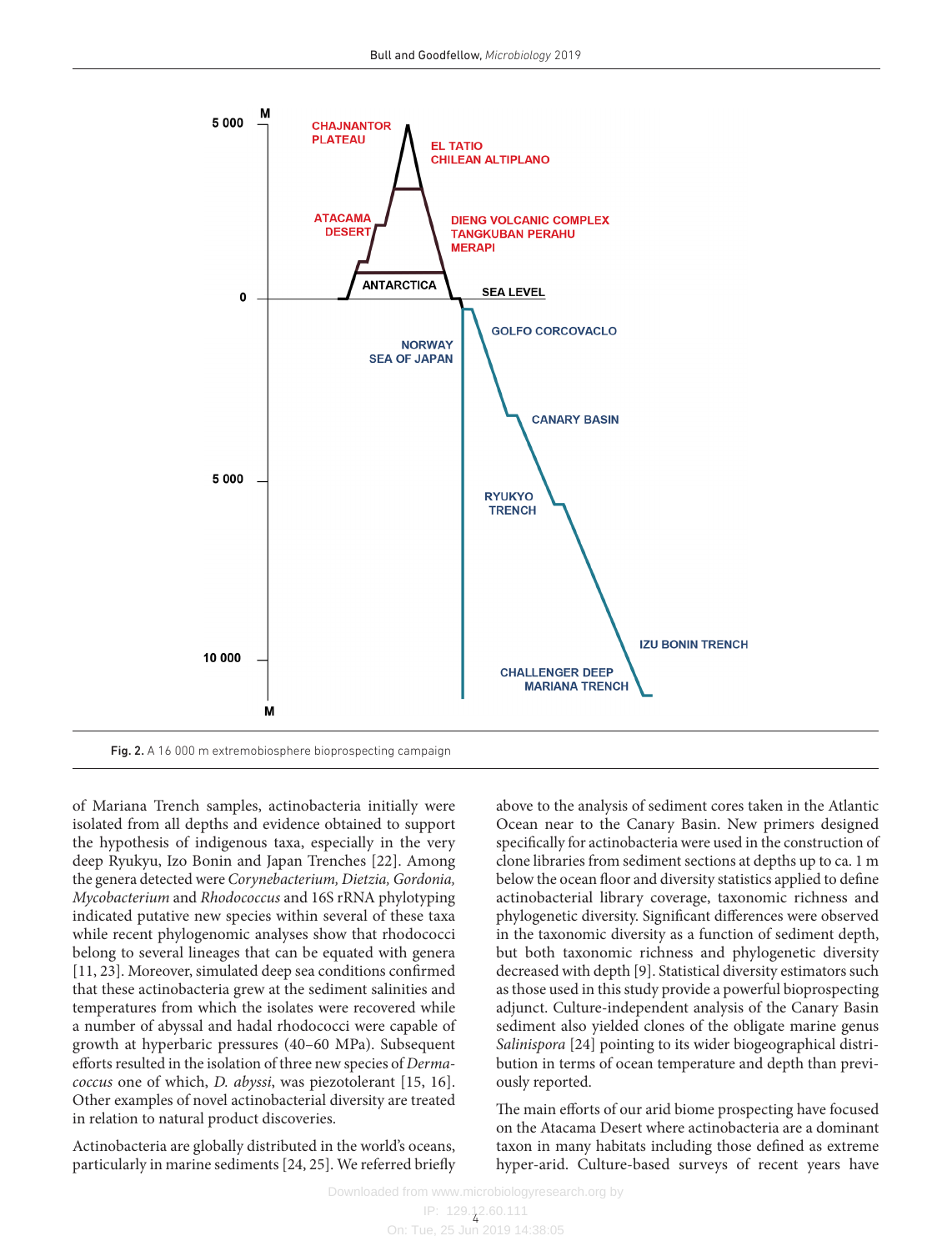Table 2. High taxonomic rank dark matter among Atacama actinobacteria

| Median altitude ecosystems (915-1540 m) |                |                        |  |  |  |  |
|-----------------------------------------|----------------|------------------------|--|--|--|--|
| No of families detected                 | 67             |                        |  |  |  |  |
| Candidatus <sup>a</sup> Families        | 14             | (21 % total)           |  |  |  |  |
| High altitude ecosystems (3000-5000 m)  |                |                        |  |  |  |  |
| No of families detected                 | 55             |                        |  |  |  |  |
| Candidatus families                     | 19             | (35 % total)           |  |  |  |  |
| Candidatus classes                      | $\overline{c}$ | (increase of $33\%)^b$ |  |  |  |  |
| Candidatus orders                       | $\overline{4}$ | (increase of $22\%)^b$ |  |  |  |  |

*a*, *Candidatus* defines well-characterized but as yet uncultured organisms.

*b*, Putative new taxa in addition to those validly published.

reported members of over 23 validly named genera and many new and putatively new species have been highlighted including ones belonging to the poorly studied genera *Actinomadura*, *Cryptosporangium*, *Kribbela, Nonomuraea, Pseudonocardia* and *Saccharothrix* [26, 27]. However, it is only from the results of metagenomic surveys that the spectacular extent of actinobacterial diversity in Atacama habitats has been fully recognised [28, 29]. The data in Table 2 show the massive extent of actinobacterial dark matter existing at suprageneric ranks while at the genus rank 234 and 297 phylotypes were detected at low and high altitude sites, respectively. High proportions (43–54 %) of genuinely rare taxa (*sensu* Lynch and Neufeld [1]) were also detected. Preliminary evidence was advanced for an Atacama Desert core microbiome of actinobacteria (*sensu* Shade and Handelsman [30]) and it will be interesting to discover if this is a characteristic of the Atacama or represents that of global desert biomes.

#### **Bioactive natural products**

The impressive array of members of chemical classes found in actinobacteria recovered from the two selected extreme biomes is shown in Table 3, which, with the exception of the abenquines [31], have been discovered by our group. Each of these products represents a new-in-a-class or first-in-a-class chemical. Similarly, a range of bioactivities is presented by these compounds with antibacterial and anticancer activities being the most widely distributed. The occurrence of phosphodiesterase and glycogen synthase kinase inhibitors is notable in providing potential therapeutic targets for antiinflammatory diseases, and Alzheimer's disease and type II diabetes, respectively. However, in the overall context of drug discovery and development it should be stressed that at this stage these compounds are simply putative drug hits; nevertheless, it is encouraging that within a short time following their discovery several have been synthesized chemically thus opening up the way to enhance efficacy and/or ameliorate cytotoxicity via structural modification.

| <b>Table 3.</b> Natural product diversity of actinobacteria cultured from deep |  |  |  |  |
|--------------------------------------------------------------------------------|--|--|--|--|
| sea and hyper-arid desert                                                      |  |  |  |  |

| <b>Chemical class</b>         | Natural product <sup>a</sup> | Source                                    | <b>Bioactivity</b> |
|-------------------------------|------------------------------|-------------------------------------------|--------------------|
| Amino furan<br>polyamides     | Proximicins <sup>a</sup>     | Raune Fjord<br>$(187 \,\mathrm{m})$       | 1, 2               |
| Aminoheptosyl<br>glycosides   | Spicamycins A-E              | Yungay $(1016 \,\mathrm{m})$              | 2                  |
| Aminoquinones                 | Abenquines A-D               | Salar de Tara<br>$(4500 \,\mathrm{m})$    | 1,6                |
| Ansamycins                    | Chaxamycins <sup>a</sup>     | Laguna de Chaxa<br>$(2300 \,\mathrm{m})$  | 1, 2               |
| Benzoxazoles                  | Benzoxacystol                | Canary Basin<br>(3814 m)                  | 2,7                |
|                               | Caboxamycin <sup>a</sup>     | Canary Basin<br>(3814 m)                  | 2, 6               |
| Diene<br>glycosides           | Lentzeosides                 | Cerro Chajnantor<br>$(5046 \,\mathrm{m})$ | 5                  |
| Beta-diketones                | Asenjonamides<br>$A-C$       | Yungay (1016 m)                           | $1*$               |
| Macrolactones                 | Atacamycins                  | Laguna de Chaxa<br>$(2300 \,\mathrm{m})$  | 2, 6               |
|                               | Chaxalactins A-C             | Laguna de Chaxa<br>$(2300 \,\mathrm{m})$  | 1                  |
| Peptides                      | Chaxapeptin                  | Salar de Atacama<br>(2219m)               | 1, 2               |
| Phenazines                    | Dermacozines <sup>a</sup>    | Mariana Trench<br>(10897 m)               | 2, 3, 4            |
| Spirotetronate<br>polyketides | Abyssomicins                 | Sea of Japan<br>$(289 \,\mathrm{m})$      | 1, 2, 5            |
|                               | Levantilide C                | Golfo Corcovaclo<br>$(200 \,\mathrm{m})$  | 2                  |

(1) Antibacteria, (1\*) antibacteria including Gram-negative, (2) anticancer, (3) antioxidant/radical scavenging, (4) antitrypanosome, (5) anti-HIV-1 integrase/HIV reactivator, anti-HIV and HIV replication inducer, (6) phosphodiesterase (PDE-4B2) inhibitor, (7) glycogensynthase kinase 3b inhibitor.

*a*, Compounds that have been synthesised chemically.

While the strategies used for detecting microbial specialized metabolites are well-established (bioassay-guided, metabolomics, genome mining and sequencing [32–34]) those used to elicit the expression of their biosynthetic gene clusters (BGC) have arisen either by more random or intuitive routes such as the one strain-many compounds scheme involving variations of the fermentation protocol, and co-culture systems. The latter approach appears not to have been tested extensively but two examples arising from our Atacama Desert work have produced interesting and unpredictable results. Co-cultivation of the Chaxa de Laguna isolate *Streptomyces bullii* KBCC15426T with a strain of *Aspergillus fumigatus* resulted in the synthesis of nine specialized metabolites none of which were produced by axenic cultures of either partner [35]; while co-culture of the fungus with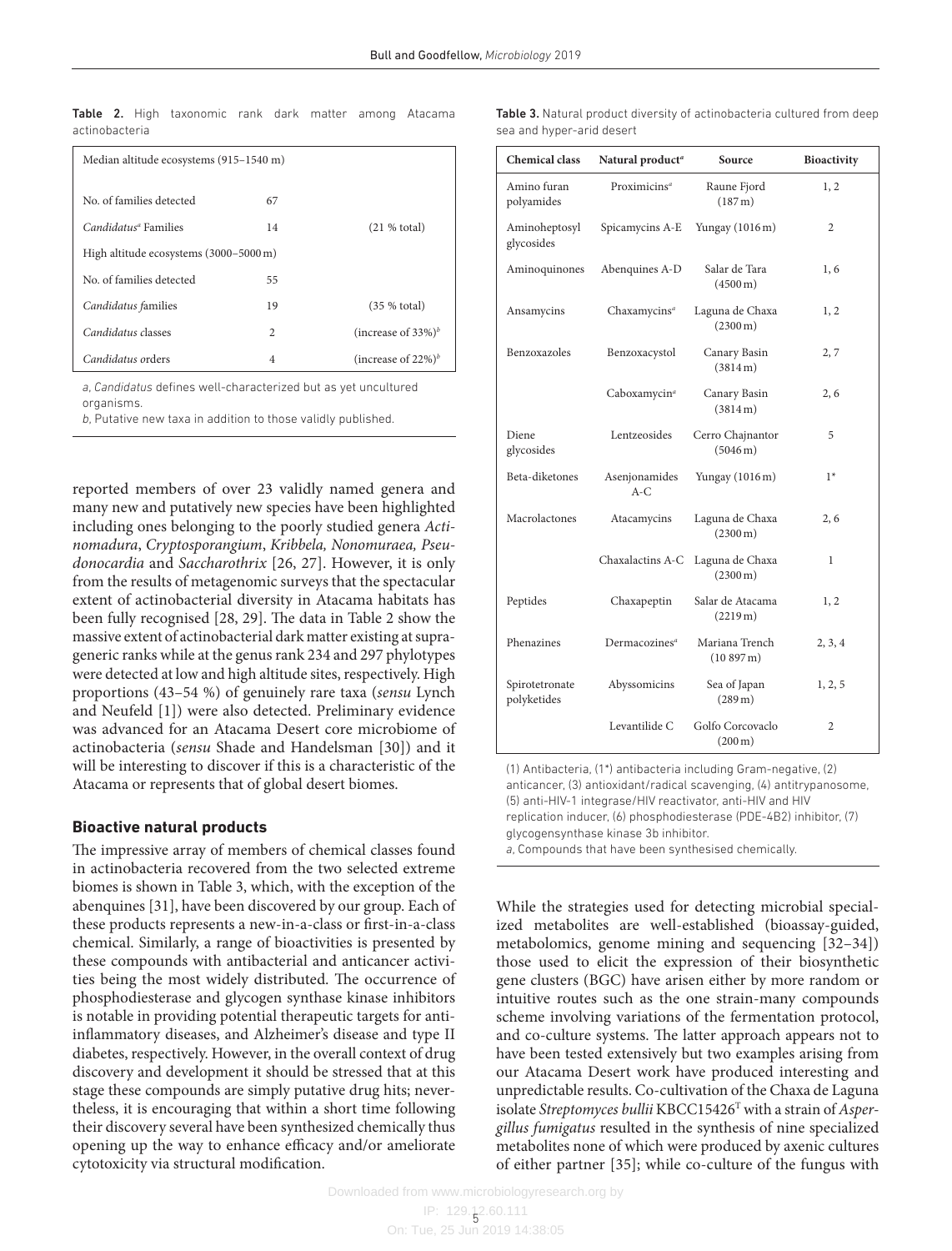*Streptomyces leeuwenhoekii* strain C34T elicited synthesis of the lasso peptide chaxapeptin not previously detected in extracts of this strain. Moreover, chaxapeptin synthesis by the known producer strain of *S. leeuwenhoekii* (C58) was significantly increased when it was co-cultured with *A. fumigatus* [36]. It can be argued that such discoveries are at best fortuitous and serendipitous although the co-culture of organisms renowned for their abilities to produce specialized metabolites can be viewed as a sensible starting point. Future ecology-guided prospecting along these lines could profit from defining the originating microbial communities per se, and using continuous culture systems for analysing evolutionary trends within such communities [37].

Detailed information on all of the compounds reported in Table 3 is available in primary publications but here we refer to selected ones in order to highlight some salient aspects of the bioprospecting process.

#### **Abyssomicins**

These spirotetronate polyketides, first isolated from the deep sea *Verrucosispora maris* AB-18-032T , and detected by assay-guided screening possess a unique chemical scaffold and antibacterial mode of action [5]; they are among those dubbed 'inspirational natural products' by Nicolaou [38]. Subsequently members of this chemical class have been found in species of *Streptomyces* and currently 32 natural abyssomicins and many chemically synthesized analogues have been described [39]. Following the defining of anti-Gram-positive bacteria activities [including methicillin- and vancomycin-resistant *Staphylococcus aureus* (MRSA and VRSA)], particular abyssomicins have been shown to express anti-TB and anticancer properties, to reactivate latent human immunodeficiency virus (HIV), induce HIV replication, and to have anti-HIV action. To our knowledge, none of these diverse abyssomicin attributes has yet led to pharmaceutical development but the recent resurgence of interest coupled with an increasing ability to improve drug efficacy and lower toxicity via medicinal chemistry holds promise for such prodrug development. The excellent review of Sadaka *et al*. [39] elaborates these and related aspects of the abyssomicin family.

#### **Dermacozines**

This new ten-membered family of phenazines was detected by metabolite screening and is notable for its discovery of a novel piezotolerant species of *Dermacoccus* isolated from the deepest oceanic trench on Earth [6, 40]. Several of the dermacozine analogues displayed moderate activity against a human leukemia cell line and one (dermacozine C) has antioxidant titres greater than that of ascorbic acid. The total synthesis of dermacozines A and B was reported recently [41].

#### **Chaxamycins**

These new ansamycin antibiotics were detected using a genome mining approach that targeted the gene encoding 3-amino-5-hydroxybenzoic acid synthase [42]. The producing bacterium was characterized as *S. leeuwenhoekii* and assigned as the representative of a deeply rooted 16S rRNA gene clade

(C34, see below). In addition to their antibacterial activities (including highly selective anti-MRSA) chaxamycins are promising anticancer agents. To date total chemical synthesis of chaxamycins has not be reported although synthesis of the polypropionate stereocentres has been successful [43]. This latter achievement and the promise of mutasynthesis with this strain [44] recommend routes for producing novel chaxamycin analogues having enhanced and/or expanded bioactivity.

#### **Chaxapeptin**

This novel class II lasso peptide inhibits cell invasion activity in a human lung cancer cell line. It was discovered by genome mining of another member of the *S. leeuwenhoekii* clade (C58) [45] and, as noted above, its fermentation titre can be increased effectively by co-culture.

#### **Genome analysis**

Genome sequences of three of the deep sea and six of the desert actinobacteria discussed above have been obtained recently (Table 4); most of these are draft sequences and only that of *S. leeuwenhoekii* C34T is a full, high-quality sequence [46]. The GC contents of these strains were typical for actinobacteria ranging from 70.6 to 74.0 mol %.

Genomes of members of the family *Geodermatophilaceae* isolated from extreme hyper-arid soils were relatively small (3.89–5.51 Mb) but contained a high proportion of genes related to environmental stress response including heat and cold shock responses, osmotic stress, carbon starvation and stress factors that give rise to reactive oxygen species [28, 29, 49]. Perhaps surprising is the high capacity of these bacteria to synthesis specialized metabolites, a feature also noted in novel species of *Micromonospora* isolated from extreme hyper-arid Lomas Bayas soil [52], the assumption being that competitive success in extreme, sparsely populated ecosystems might be more likely determined by stress resistance rather than by antibiosis. The genomes of all the Atacama actinobacteria included in Table 4 contained large numbers [35–46, 49, 52, 56–71] of biosynthetic gene clusters (BGCs), a fact that promises well for bioprospecting action. However, the findings from draft sequences should be interpreted with some caution given problems associated with sequence coverage and mis-assemblies of contigs using some sequencing platforms and failure to distinguish between BCGs encoding for natural products and primary metabolites [46, 56]. Such caveats notwithstanding, draft sequences have proved effective in genome mining prospecting as exemplified by chaxamycin and chaxapeptin discovery.

Regarding genome characteristics, are we justified in describing our extremobiosphere isolates as 'gifted', a concept introduced by Richard Baltz to define micro-organisms having large genomes, preferably greater than 8 MB, and encoding 20–50 BGCs [56], or 'biosynthetically talented', as other authors describing large actinobacterial BGCs have advanced [54]? While only *Amycolatopsis vasitatis* and *S. leeuwenhoekii* strain C34T meet this requirement in the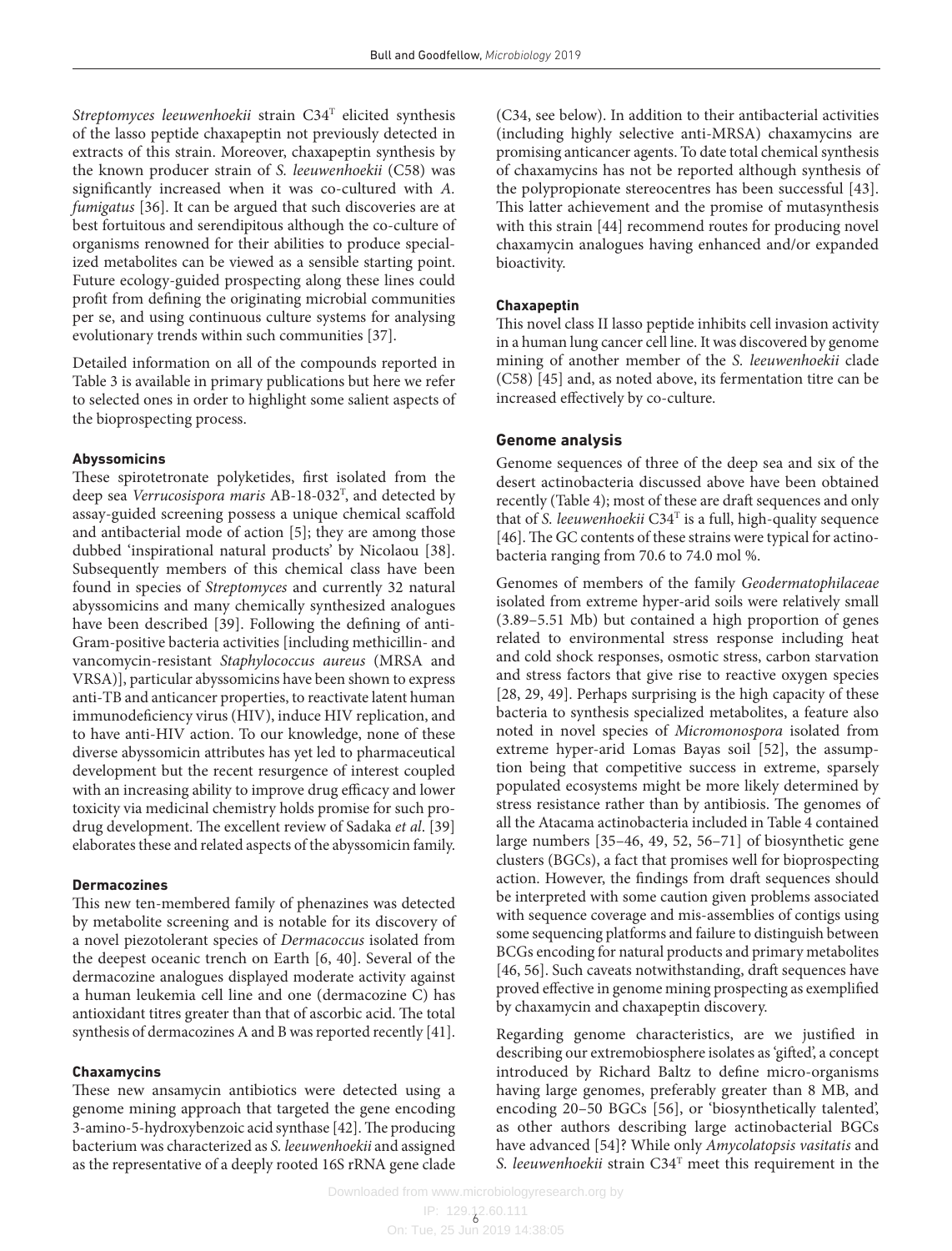| <b>Species</b>                                     | Genome size (MB) | tRNAs | Contigs | <b>DNA GC content</b><br>(%) | <b>BGCs</b> |
|----------------------------------------------------|------------------|-------|---------|------------------------------|-------------|
| Verrucosispora maris <sup>a</sup>                  | 6.7              | 51    |         |                              | 20          |
| Streptomyces sp. strain NKT397 <sup>b</sup>        | 7.44             | 81    |         | 71.9                         | 37          |
| Blastococcus atacamensis <sup>c</sup>              | 3.89             | 53    | 163     | 73.1                         |             |
| Modestobacter caceresii <sup>d</sup>               | 4.96             | 50    | 139     | 73.6                         | 48          |
| Geodermatophilus chilensis <sup>e</sup>            | 5.51             | 52    | 374     | 74                           | 56          |
| Micromonospora arida <sup>f</sup>                  | 7.15             | 56    | 345     | 71                           | 54          |
| Micromonospora inaquosa <sup>g</sup>               | 7.75             | 58    | 408     | 70.6                         | 64          |
| Streptomyces leeuwenhoekii strain C34 <sup>h</sup> | 8.29             | 65    |         | 72.6                         | 35          |
| Amycolatopsis visitatis <sup>i</sup>               | 10.67            |       |         | 70.8                         | 38          |

Table 4. Genome characteristics of deep sea and Atacama Desert actinobacteria

a, Roh et al. [47]; b, Olano et al. [48]; c, Castro et al. [49]; d, Busarakam et al. [50]; e, Castro et al. [51]; f, g, Carro et al. [52]; h, Busarakam et al. [53], Gomez-Escribano *et al*. [54]; *i*, Adamek *et al*. [55], Idris *et al*. [28].

strictest sense (Table 4; [46]), it is remarkable that some of the small genome actinobacteria isolated from the extreme hyper-arid core of the Atacama Desert displayed even greater capacities for specialized metabolite production. Clearly chemical screening of these latter members of the family *Geodermatophilaceae* deserve prior attention. Nevertheless, bioprospecting campaigns should remain focused on the detection of cultivable actinobacteria with large genomes given their propensity to produce novel drug-like compounds [33, 56]. Metagenomic analyses have shown that such gifted actinobacteria are a feature of natural habitats [57, 58]. Creative cultivation techniques are available for the isolation of rare and novel actinobacteria with large genomes [27, 59], though there is a need to marry innovative selective isolation procedures with the ecology of target organisms [60–63], as demonstrated by adaptations shown by *Salinispora* and *Streptomyces* strains [64, 65]. There is also a need to obtain complete genome sequences from especially gifted actinobacteria [33, 34] for systematic genome mining for new molecules.

#### **Whither bioprospecting?**

By way of concluding this review we pose a number of questions that should influence decisions on whether or not to engage in bioprospecting. We preface these questions by a brief aside on the necessity of being granted official permission to access prospecting sites (often located within countries deemed to be less-developed and/or reservations of indigenous peoples and that have minimal relevant expertise); of effective collaboration with in-country personnel; of joint reporting and benefit sharing; and of being cognizant of the Convention on Biological Diversity and the Nagoya Protocol.

#### **Why bother with natural products?**

The fact that natural products occupy a much greater area and variety of chemical space and chemical scaffolds than combinatorial synthetic compounds provides a compelling *a priori* reason for prioritizing them in the search for novel drugs. The former problem of rediscovery of products is now greatly minimized or prevented by sophisticated methods for organism and chemical dereplication [66]. It is becoming apparent that expanded chemical novelty is to be found by screening rare or poorly researched microbial taxa particularly among actinobacteria (e.g. the discovery of abyssomicins, proximicins and lentzeosides in novel species of *Verrucosispora* and *Lentzea,* respectively). Genomic-guided identification of new drug targets such as protein–protein interactions also will stimulate natural product bioprospecting given the extent of such interactions in nature. Moreover, as Hug *et al*. [4] point out if production scale cultivation of target organisms compromises the exploitation of a promising natural product, culture-independent strategies that include metagenomics and heterologous expression of BGCs provide exciting approaches for the discovery of novel natural products among biosynthetic dark matter, as does the prospect of coupling genome sequencing with synthetic biology [33, 34].

#### **Is focus on the extremobiosphere justified?**

We note first that the extent of the known extremobiosphere has increased dramatically during recent times, most notably with the exploration of the marine deep biosphere [67], the deepest sediment analysed at 1626 m [68]; deep terrestrial boreholes [69]; and high elevation barren tephra (Volcan Llullaillaco, Atacama region 6330 m [70, 71]). Prokaryotic life has been detected in each of these environments using culture-dependent and culture-independent methods and, interestingly, actinobacteria have been reported to be among the dominant bacteria. Members of a large number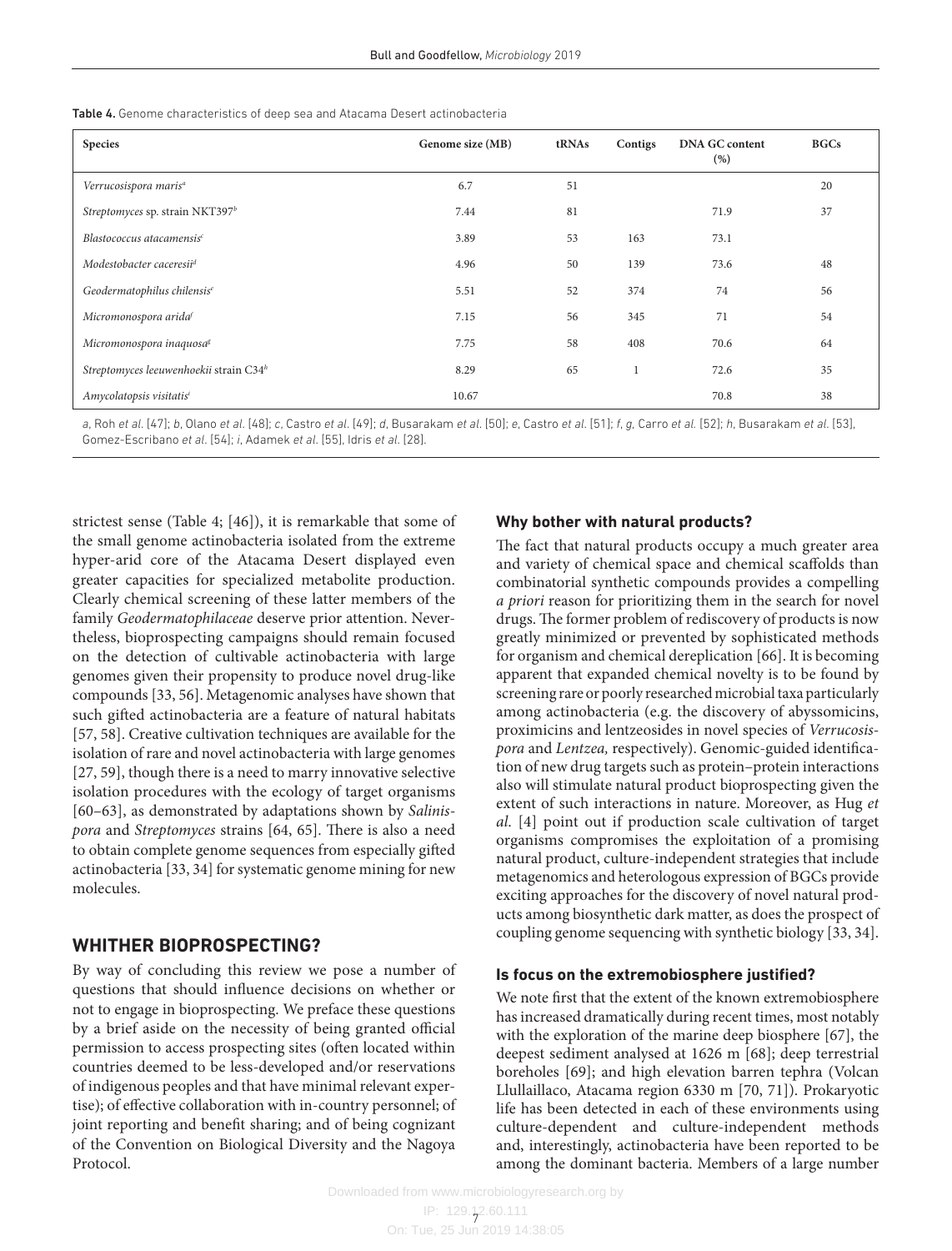of actinobacterial genera have been reported in subseafloor sediments over 1 km in depth [72]. While recognizing that more mundane environments can contain novelty for the bioprospector (e.g. forest soil [73], street sediments [74]) we opine that the case for prioritizing extreme biomes is sound as it moves bioprospecting action away from well-probed terrestrial streptomycetes towards microbial communities that have evolved under harsh selective conditions during the course of which novel biochemistry has been generated [75]. As Rateb *et al*. report [66], a total of 46 natural products representing diverse chemical classes have been isolated from Atacama Desert actinobacteria during the past 7 years. Symbiotic associations frequently have evolved in harsh selective environments and there is increasing recognition of them producing a wealth of new chemical space in insect [76] and marine invertebrate [77] mutualisms, for example. The discovery of novel antimicrobial pentacyclic polyketides produced by *Streptomyces formicae* [78] isolated from a fungus-growing plant-ant illustrates very effectively the benefits of exploring under-investigated ecosystems for the discovery of microorganisms having the capacity to synthesize novel natural products [79].

#### **Is biogeography a roadmap to drug discovery?**

In the context of bioprospecting a secondary question arises: is everything everywhere? While avoiding another discussion of this long-proposed hypothesis (see [80]) we believe that increased efforts to investigate phylogeographic distribution of micro-organisms is a relevant objective. A landmark study of fluorescent *Pseudomonas* genotypes showed that these soil bacteria were not mixed globally [81] and more recent studies of *Streptomyces* populations [82, 83] support the notion of geographic distinction. *Streptomyces* diversity was found to vary as a function of geographic distance and, moreover, phenotypes showed regional endemism with respect to antibiotic production and resistance, features that are likely to encourage global bioprospecting campaigns. At a global level, Charlop-Powers *et al*. [57] probed a large collection of environmental samples for selected biosynthetic genes and found that geographic location and biome type were the most important factors related to their sequence diversity. Moreover, the diversity and endemicity of actinobacteria in fragile desert habitats such as the extremely oligotrophic Cuatro Cienegas Basin in the Chihuahuan desert presents an invaluable source of biological material for ecological and bioprospecting studies [84].

#### **How rational can we make bioprospecting?**

In this context, logic can be applied to the selection of biomes and geographic locations, and the prioritization of organisms with regard to novel chemistries. We have touched on the former issues and here consider arguments for prioritizing organisms in bioprospecting projects, the overall case for actinobacteria having been made repeatedly [26, 27]. Previously we have emphasized the need for taxonomic rigour in order to define novelty, establish strain dereplication, predict metabolic potential and guide selective isolation procedures

[85–87]. And underlying such an admonition is the knowledge that prokaryotic systematics currently exists in such a dynamic state that genome-based classification is likely to become the norm [11]. *Actinobacteria* provide a case in point where analyses of genome-scale data have prompted significant revision of taxonomic and evolutionary relationships within this phylum [88], including the reclassification of *Verrucosispora* species in the genus *Micromonospora*.

The advent of genomics now enables natural product potentials of target bioprospecting taxa to be determined and hence prioritize screening options. Recent comparative genomics of the genus *Amycolatopsis*, a large, widely distributed genus well-known as a source of bioactive metabolites, illustrates the power of this strategy. The pan-genome of members of this genus comprises a small core genome largely involved with translation and ribosome biogenesis and a 'huge' accessory genome that includes numerous genes encoding biosynthesis of specialized metabolites [55]. Phylogenetic analysis of the genus revealed four distinct lineages that correlated perfectly in their capacities to produce specialized metabolites; moreover, the extensive diversity of BGCs revealed that the majority were unique to *Amycolatopsis*. Such discontinuous distribution of natural product bioclusters within a target taxon underlines the importance of rigorous classification in bioprospecting. Within the strain library used in this study was the high BGC containing, newly described *A. vastitatis* isolated from Cerro Chajnantor soil at 4000 m [89]. Similar conclusions can be drawn from phylogenomic studies on representatives of the genus *Micromonospora* [90]. Amongst actinobacteria, micromonosporae are second only to streptomycetes in their ability to synthesize natural products, notably antibiotics, including ones that are not only in clinical use [32] but considered essential to global health [91]. Interestingly, the application of innovative selective isolation procedures has shown that micromonosporae are a feature of diverse Atacama Desert soils [92].

Without question, the awareness of silent NP-BGCs in microbial genomes, aided by bioinformatics software for their analysis, is beginning to have a major impact on the identity and expression of new chemical entities. The challenge now, as pointedly stated by Zhang and Moore [93] is how to translate sequence information into chemical reality, and 'to access not just small variations in old chemistry, but completely new chemical scaffolds'. In a valuable discussion of the means of activating such BCGs Baral *et al*. [94], while acknowledging that to date no single superior methodology is available, highlight three approaches for harnessing new natural products: pleiotropic methods aimed at modifying the whole genome; BCG-specific methods, including heterologous expression; and, targeted genome-wide methods that focus on previously identified BCGs of interest.

#### **Is it appropriate to continue with culture-dependent searches?**

The impressive developments in culture-independent methods of detecting and characterizing dark and rare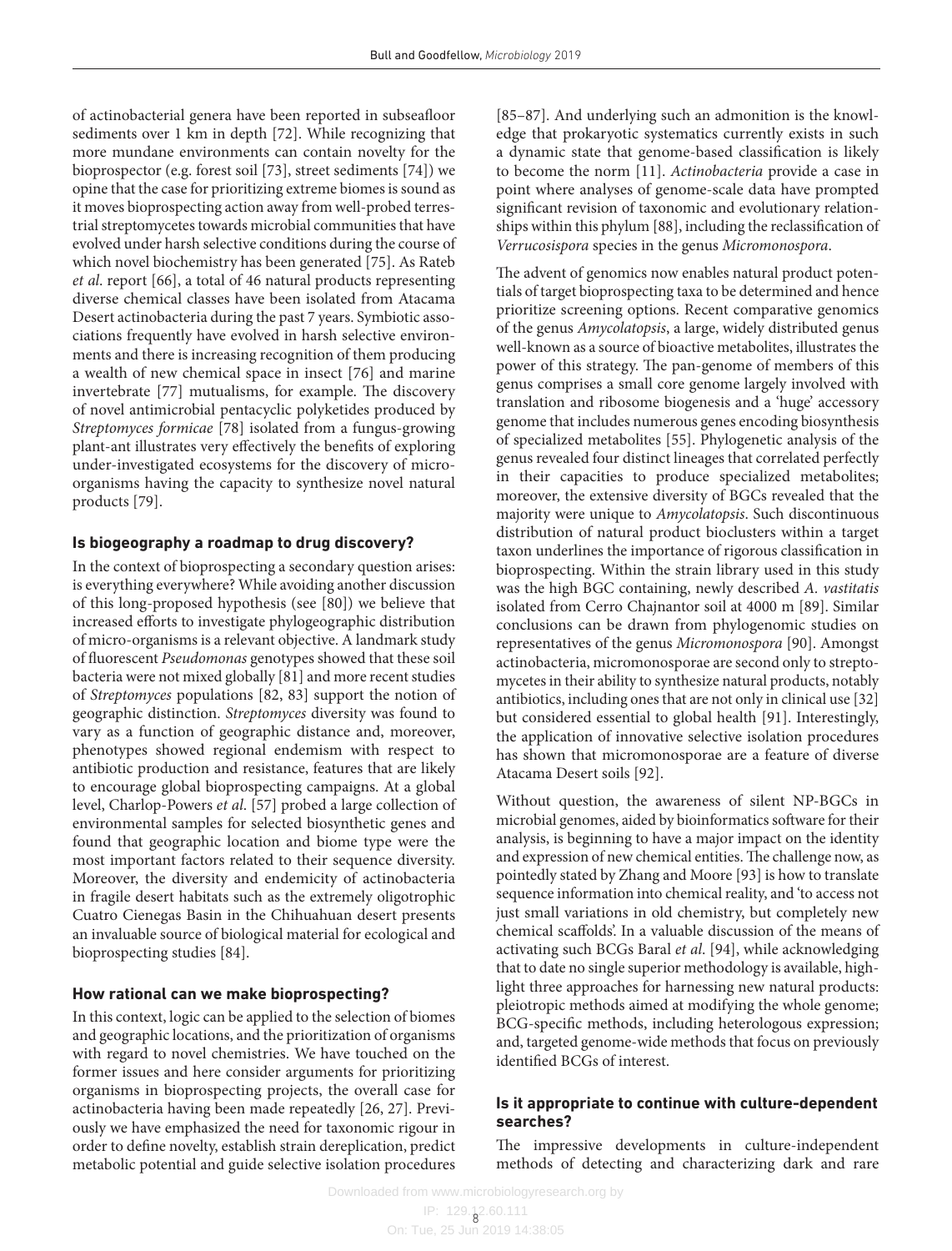components of microbiomes notwithstanding, we affirm that cultivation-based approaches have an integral role in bioprospecting. For example, the availability of organisms per se enables one strain-many compounds and co-culture screening options and may provide for rapid pre-screening of large communities of actinobacteria via colour-group analysis [27]. Indeed, Baltz [33, 56] makes a strong claim in this context asserting that major resurgence in natural product discovery will be facilitated by focusing heavily on culturable, gifted organisms while expressing reservations on the success of mining microbes from the unculturable majority for natural products. The imperative therefore is to develop innovative procedures for bringing members of the dark and rare actinobacterial populations into culture and here functional metagenome mining of extremobiosphere will provide information on ecophysiology and hence vital clues for designing isolation media and incubation conditions.

#### **Can any advantage be gained from screening subspecies of organisms?**

Probably as a consequence of effort involved and intuition, information on this point is limited but our experience with the gifted species *S. leeuwenhoekii* bears comment. A large well-delineated clade of *Streptomyces* was isolated from soils of the Salar de Atacama [95], a representative member of which was subsequently published as the new species *S. leeuwenhoekii* [53]. Four members of a subclade of this species sharing 99.5–99.9 % 16S rRNA sequence identity have been shown to have differential capacities to produce bioactive specialized metabolites that include chaxalactins (strain  $C34<sup>T</sup>$ ), atacamycins (C38), chaxapeptin (C58) and novel compounds (C79) [46]. The recent report from Park and Andam [96] on strain-level variation in the distribution and abundance of BGCs in *Streptomyces rimosus* emphasizes the importance of screening multiple strains of the same species in natural product discovery campaigns. Individual *S. rimosus* genomes were shown to have a unique repertoire of BGCs that ranged from 35 to 71 clusters per genome. In future, such studies can be undertaken with increased confidence now that a digital DNA homology cut off of 79 % can be used to circumscribe subspecies [97] as illustrated by Nouioui *et al*. [88]. This should help to avoid the delineation of ill-defined subspecies; detailed taxonomic analyses of the type strains of subspecies of *Streptomyces hygroscopicus* and *Streptomyces lavendulae,* for instance, showed that the former merited recognition as distinct species within the genus *Streptomyces* [98] whereas the latter formed a genomic species together with the type strain of *S. lavendulae* [99]. Further, the circumscription of ecovars of gifted actinobacterial species such as *Streptomyces griseus* may allow the development of predictive models for explaining the distribution of novel NP-BGCs in defined habitats [60, 100].

#### **What is the feasibility of managing bioprospecting information overload?**

Given the rapid accumulation of genomic and metagenomic sequences, and the ever-increasing size of chemical libraries and microbial culture collections, bioprospecting is not immune from information overload, hence the need for effective search and analytical tools. While this is not the place for a detailed discussion of the problem, two recent examples illustrate the type of approaches being made to manage large data sets.

Extracts from a collection of a 1000 largely taxonomically uncharacterized marine bacteria were screened by LC–MS/ MS-based metabolomics and the data subjected to molecular networking [101]. Coupled with high throughput culturing such a procedure enabled rapid dereplication and the detection of novel metabolites. The incorporation of multiple culture extraction systems significantly extended the chemical space covered in this project but manual curation of the resulting data sets, having the magnitude of hundreds of thousands of different MS features, would not have been feasible. The authors conclude that the strength of their protocol lies in its untargeted nature: 'Without reliance on genetic, geo-graphic or other data, large numbers of randomly sampled organisms can be prioritized…and guide investigators towards novel molecules'. Our second example refers to the prioritization of bacterial collections for the production of the potent bioactive enediyenes. Preliminary screening of a bacterial collection by our group [102] using library-on-a-slide technology resulted in a hit rate of 15 % from which PCR and sequencing of positives enabled the identification of novel enediyene PKS genes. More recently, Yan *et al*. [103] have surveyed a much larger bacterial collection (3400 strains) also based on enediyene PKS cassettes and showed that the positive strains fells into 28 distinct phylogenetic clades each of which contained a distinct enediyene BGC. Subsequent development of a genome neighbourhood network enabled new enediyene chemistry to be predicted again demonstrating the feasibility of rapid discovery of new natural products from a large strain collections.

## **Conclusion**

We conclude by reasserting our optimism in microbial natural products as a source of new therapeutic agents and that the Earth's extremobiosphere provides propitious opportunities for successful bioprospecting. Decisive technical advances in microbiology, molecular biology, bioinformatics and chemical screening give credible support to this optimism while natural product hits that initially appear to fail the tests of druggability on the basis of toxicity or other properties can be further explored by the intervention of medicinal chemistry. Although this review has focused on the search for putative new drugs, the extremobiosphere is a rich source of other natural products not least research enzymes and industrial biocatalysts [104], and compounds with the potential to promote the growth of actinorhizal plants in polluted and nutritionally poor saline soils [105].

The primary requirement, and concern, for successful bioprospecting is the availability of microbial gene pools, an objective that can be met by access to diverse habitats, culture collections and genome data banks. However,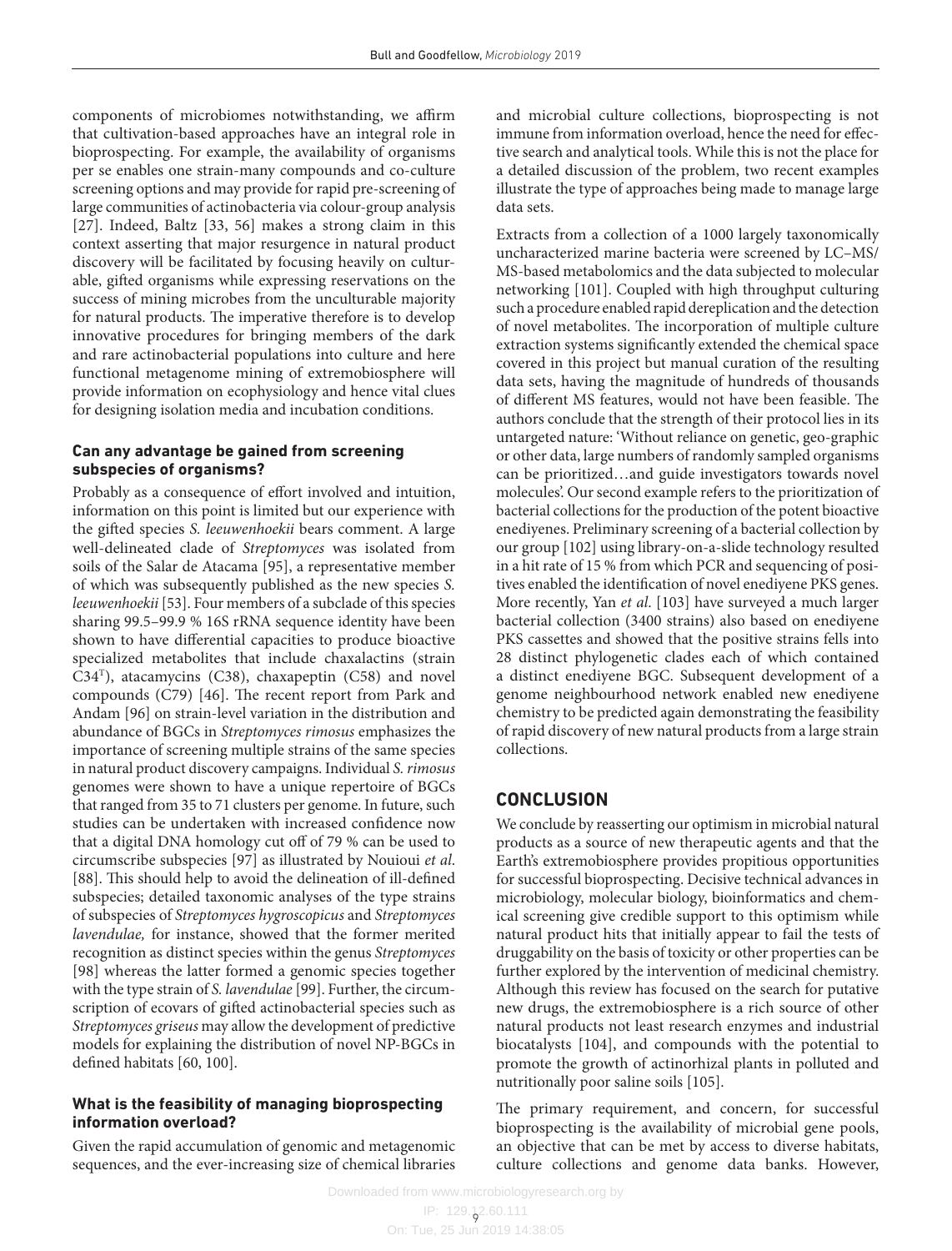worldwide habitat destruction, large-scale crop monoculture, mining and power generation should be of increasing concern to microbiologists, as should the effect of climate breakdown, as witnessed by the destruction of microbial communities in the hyper-arid core of the Atacama Desert following highly unusual rain events [106]. Although such problems and suggested ways of safeguarding microbial diversity have been voiced from time to time, 'formulating a consistent environmental ethic for the conservation of microorganisms is notoriously difficult' (Cockell and Jones [107]). In a very thoughtful analysis, the latter authors have set out priorities for microbial conservation and proffer practical means for its advancement ranging from a strengthening of ecosystem research to adapting legislation to provide special protection for ecosystems that are acknowledged to contain critically important microbial communities. Progress towards achieving such objectives has not been impressive and we conclude by strongly commending the entreaty made by Cockell and Jones for institutions such as conservation organizations, learned societies and university centres to take more active roles in broadcasting the case for and promoting microbial conservation.

#### **Dedication**

This paper is dedicated to the memory of the late Martin Alexander (1930–2017) of Cornell University, outstanding microbiologist, committed internationalist and humanitarian, and meticulous but compassionate mentor, and all aspects of his philosophy that he passed onto the scientific community.

#### **Postscript**

This review marks the collaboration of the authors in bioprospecting over more than a quarter century; it reflects their philosophy regarding search and discovery, highlights some of the concepts and practices that have inspired their research, and, by provoking a number of questions relating to bioprospecting, attempts to encourage further work in this field.

#### Funding information

Over the period of this research programme we have received generous support from the Science and Engineering and Natural Environment Research Councils UK, JAMSTEC, the Royal Society of London and the Leverhulme Trust, and by a Newton Project for UK-Chile collaboration.

#### Acknowledgements

We are greatly indebted to the large number of researchers who have enriched our laboratories and to our family of collaborators who have worked with us over many years to make these bioprospecting adventures so rewarding – our very sincere thanks. The late Professor Koki Horikoshi more than anyone catalysed our fascination with the extremobiosphere and through collaborations with the Japan Agency for Marine-Earth Science and Technology made possible and encouraged many of our deep sea projects. Our research in the Atacama Desert has been made possible by the enthusiastic support of Professor Juan Asenjo (University of Chile, Santiago) and generous field assistance and obtaining permissions to sample by colleagues in the University of Antofagasta. It is evident that successful bioprospecting is an interdisciplinary activity and here our special thanks go to Professors Hans-Peter Fiedler (University of Tübingen) and Marcel Jaspars (University of Aberdeen) and their groups for providing essential chemical

characterization of actinobacterial metabolomes. We thank Professor Martin Embley (Newcastle University) for constructive comments on an earlier version of this article.

#### Conflicts of interest

The authors declare that there are no conflicts of interest.

#### References

- 1. Lynch MDJ, Neufeld JD. Ecology and exploration of the rare biosphere. *Nat Rev Microbiol* 2015;13:217–229.
- 2. Rinke C, Schwientek P, Sczyrba A, Ivanova NN, Anderson IJ *et al*. Insights into the phylogeny and coding potential of microbial dark matter. *Nature* 2013;499:431–437.
- 3. Goodfellow M. Phylum XXVI, *Actinobacteria* phyl.nov. In: Goodfellow M, Kämpfer P, Busse HS, Trujillo ME, Suzuki K-I (editors). *Bergey's Manual of Systematic Bacteriology, The Actinobacteria*, 5, 2nd ed. New York: Springer; 2012. pp. 33–34.
- 4. Hug JJ, Bader CD, Remškar M, Cirnski K, Müller R. Concepts and methods to access novel antibiotics from actinomycetes. *Antibiotics* 2018;7:44.
- 5. Bister B, Bischoff D, Ströbele M, Riedlinger J, Reicke A *et al*. Abyssomicin C-A polycyclic antibiotic from a marine Verrucosispora strain as an inhibitor of the p- aminobenzoic acid/ tetrahydrofolate biosynthesis pathway. *Angew Chem Int Ed* 2004;43:2574–2576.
- 6. Abdel-Mageed WM, Milne BF, Wagner M, Schumacher M, Sandor P *et al*. Dermacozines, a new phenazine family from deep-sea dermacocci isolated from a Mariana Trench sediment. *Org Biomol Chem* 2010;8:2352–2362.
- 7. Wichner D, Idris H, Houssen WE, McEwan AR, Bull AT *et al*. Isolation and anti-HIV-1 integrase activity of lentzeosides A-F from extremotolerant *Lentzea* sp. H45, a strain isolated from a highaltitude Atacama desert soil. *J Antibiot* 2017;70:448–453.
- 8. Bull AT. Actinobacteria of the extremobiosphere. In: Horikoshi K (editor). *Extremophiles Handbook*, Vol 2. Tokyo: Springer; 2011. pp. 1203–1240.
- 9. Stach JEM, Maldonado LA, Masson DG, Ward AC, Goodfellow M *et al*. Statistical approaches for estimating actinobacterial diversity in marine sediments. *Appl Environ Microbiol* 2003;69:6189–6200.
- 10. Chun J, Rainey FA. Integrating genomics into the taxonomy and systematics of the Bacteria and archaea. *Int J Syst Evol Microbiol* 2014;64:316–324.
- 11. Sangal V, Goodfellow M, Jones AL, Schwalbe EC, Blom J *et al*. Next-generation systematics: an innovative approach to resolve the structure of complex prokaryotic taxa. *Sci Rep* 2016;6:38392.
- 12. Wayne LG, Moore WEC, Stackebrandt E, Kandler O, Colwell RR *et al*. Report of the ad hoc committee on reconciliation of approaches to bacterial Systematics. *Int J Syst Evol Microbiol* 1987;37:463–464.
- 13. Chervin J, Stierhof M, Tong MH, Peace D, Hansen KØ *et al*. Targeted Dereplication of microbial natural products by highresolution MS and predicted LC retention time. *J Nat Prod* 2017;80:1370–1377.
- 14. Anderson TR, Rice T. Deserts on the sea floor: Edward Forbes and his azoic hypothesis for a lifeless deep ocean. *Endeavour* 2006;30:131–137.
- 15. Pathom-aree W*et al*. *Dermacoccus abyssi* sp. nov., a piezotolerant actinomycete isolated from the Mariana Trench. *Int J Syst Evol Microbiol* 2006a;56:1233–1237.
- 16. Pathom-aree W, Nogi Y, Ward AC, Horikoshi K, Bull AT. *Dermacoccus barathri* sp. nov. and *Dermacoccus profundi* sp. nov., novel actinomycetes isolated from deep-sea mud of the Mariana Trench. *Int J Syst Evol Microbiol* 2006b;56:2303–2307.
- 17. Chen P, Zhang L, Guo X, Dai X, Liu L *et al*. Diversity, biogeography, and biodegradation potential of actinobacteria in the deep-sea sediments along the Southwest Indian Ridge. *Front Microbiol* 2016;7:1340.

Downloaded from www.microbiologyresearch.org by

IP: 129<sub>1</sub>12.60.111 On: Tue, 25 Jun 2019 14:38:05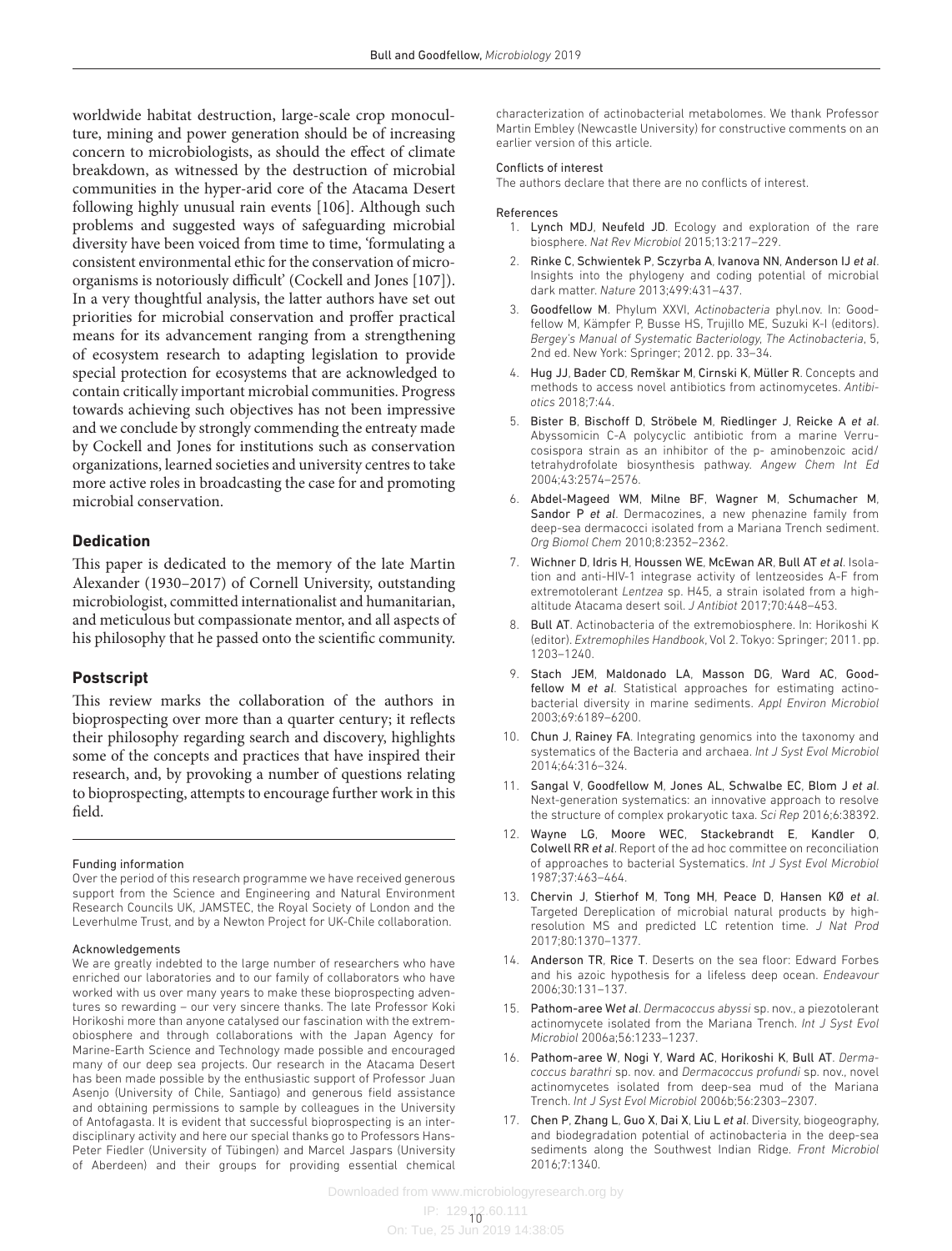- 18. Kamjam M, Sivalingam P, Deng Z, Hong K. Deep sea actinomycetes and their secondary metabolites. *Front Microbiol* 2017;8:760.
- 19. Navarro-González R, Rainey FA, Molina P, Bagaley DR, Hollen BJ *et al*. Mars-like soils in the Atacama Desert, Chile, and the dry limit of microbial life. *Science* 2003;302:1018–1021.
- 20. Cordero RR, Seckmeyer G, Damiani A, Riechelmann S, Rayas J *et al*. The world's highest levels of surface UV. *Photochem Photobiol Sci* 2014;13:70–81.
- 21. Houston J. Evaporation in the Atacama Desert: an empirical study of spatio-temporal variations and their causes. *J Hydrol* 2006;330:402–412.
- 22. Colquhoun JA, Heald SC, Li L, Tamaoka J, Kato C *et al*. Taxonomy and biotransformation activities of some deep-sea actinomycetes. *Extremophiles* 1998;2:269–277.
- 23. Sangal V, Goodfellow M, Jones AL, Seviour RJ, Sutcliffe I. Refining systematics of the genus Rhodococcus based on whole genome analysis. In: Alvarez HM (editor). *Biology of Rhodococcus*, 16, 2nd ed. Switzerland: Springer, Nature; 2019. pp.  $1 - 21$ .
- 24. Prieto-Davó A, Villarreal-Gómez LJ, Forschner-Dancause S, Bull AT, Stach JEM *et al*. Targeted search for actinomycetes from nearshore and deep-sea marine sediments. *FEMS Microbiol Ecol* 2013;84:510–518.
- 25. Duncan K, Haltli B, Gill KA, Kerr RG. Bioprospecting from marine sediments of new Brunswick, Canada: exploring the relationship between total bacterial diversity and actinobacteria diversity. *Marine Drugs* 2014;12:899–925.
- 26. Bull AT, Asenjo JA, Goodfellow M, Gómez-Silva B. The Atacama Desert: technical resources and the growing importance of novel microbial diversity. *Annu Rev Microbiol* 2016;70:215–234.
- 27. Goodfellow M, Nouioui I, Sanderson R, Xie F, Bull AT. Rare taxa and dark microbial matter: novel bioactive actinobacteria abound in Atacama desert soils. *Antonie van Leeuwenhoek* 2018;111:1315–1332.
- 28. Idris H, Goodfellow M, Sanderson R, Asenjo JA, Bull AT. Actinobacterial rare biospheres and dark matter revealed in habitats of the Chilean Atacama Desert. *Sci Rep* 2017;7:8373.
- 29. Bull AT, Idris H, Sanderson R, Asenjo J, Andrews B *et al*. High altitude, hyper-arid soils of the Central-Andes harbor mega-diverse communities of actinobacteria. *Extremophiles* 2018;22:47–57.
- 30. Shade A, Handelsman J. Beyond the Venn diagram: the hunt for a core microbiome. *Environ Microbiol* 2012;14:4–12.
- 31. Schulz D, Beese P, Ohlendorf B, Erhard A, Zinecker H *et al*. Abenquines A-D: aminoquinone derivatives produced by *Streptomyces* sp. strain DB634. *J Antibiot* 2011;64:763–768.
- 32. Boumehira AZ, El-Enshasy HA, Hacène H, Elsayed EA, Aziz R *et al*. Recent progress on the development of antibiotics from the genus *Micromonospora*. *Biotechnol Bioproc E* 2016;21:199–223.
- 33. Baltz RH. Natural product drug discovery in the genomic era: realities, conjectures, misconceptions, and opportunities. *J Ind Microbiol Biotechnol* 2019;46:281–299.
- 34. Sekurova ON, Schneider O, Zotchev SB. Novel bioactive natural products from bacteria via bioprospecting, genome mining and metabolic engineering. *Microb Biotechnol* 2019;10.
- 35. Rateb ME, Hallyburton I, Houssen WE, Bull AT, Goodfellow M *et al*. Induction of diverse secondary metabolites in *Aspergillus fumigatus* by microbial co-culture. *RSC Advances* 2013;3:14444–14450.
- 36. Wakefield J, Hassan HM, Jaspars M, Ebel R, Rateb ME. Dual induction of new microbial secondary metabolites by fungal bacterial co-cultivation. *Front Microbiol* 2017;8:1284.
- 37. Parkes RJ. Methods for enriching, isolating, and analyzing microbial communities in laboratory systems. In: Bull AT, Slater JH (editors). *Microbial Interactions and Communities*. London: Academic Press; 1982. pp. 45–102.
- 38. Nicolaou KC, Chen JS, Dalby SM. From nature to the laboratory and into the clinic. *Bioorg Med Chem* 2009;17:2290–2303.
- 39. Sadaka C, Ellsworth E, Hansen P, Ewin R, Damborg P *et al*. Review on abyssomicins: inhibitors of the chorismate pathway and folate biosynthesis. *Molecules* 2018;23:1371.
- 40. Wagner M, Abdel-Mageed WM, Ebel R, Bull AT, Goodfellow M *et al*. Dermacozines H-J isolated from a deep-sea strain of *Dermacoccus abyssi* from Mariana Trench sediments. *J Nat Prod* 2014;77:416–420.
- 41. GhantaVR, Pasula A, Soma L, Raman B. Synthetic studies on dermacozines: first synthesis of dermacozines A, B and C. *ChemistrySelect* 2016;1:1296–1299.
- 42. Rateb ME, Houssen WE, Arnold M, Abdelrahman MH, Deng H *et al*. Chaxamycins A-D, bioactive ansamycins from a hyper-arid desert *Streptomyces* sp. *J Nat Prod* 2011;74:1491–1499.
- 43. Chen M, Roush WR. Crotylboron-based synthesis of the polypropionate units of chaxamycins A/D, salinisporamycin, and rifamycin S. *J Org Chem* 2013;78:3–8.
- 44. Castro JF, Razmilic V, Gomez-Escribano JP, Andrews B, Asenjo JA *et al*. Identification and heterologous expression of the Chaxamycin biosynthesis gene cluster from *Streptomyces leeuwenhoekii*. *Appl Environ Microbiol* 2015;81:5820–5831.
- 45. Elsayed SS, Trusch F, Deng H, Raab A, Prokes I *et al*. Chaxapeptin, a lasso peptide from extremotolerant *Streptomyces leeuwenhoekii* strain C58 from the Hyperarid Atacama Desert. *J Org Chem* 2015;80:10252–10260.
- 46. Castro JF, Razmilic V, Gomez-Escribano JP, Andrews B, Asenjo J *et al*. The 'gifted' actinomycete *Streptomyces leeuwenhoekii*. *Antonie van Leeuwenhoek* 2018a;111:1433–1448.
- 47. Roh H, Uguru GC, Ko HJ, Kim S, Kim B-Y *et al*. Genome sequence of the abyssomicin- and proximicin-producing marine actinomycete Verrucosispora maris AB-18-032. *J Bacteriol* 2011;193:3391–3392.
- 48. Olano C, Cano-Prieto C, Losada AA, Bull AT, Goodfellow M *et al*. Draft genome sequence of marine actinomycete *Streptomyces* sp. strain NTK 937, producer of the benzoxazole antibiotic Caboxamycin. *Genome Announc* 2014;2:e00534–14.
- 49. Castro JF, Nouioui I, Rahmani T, Sangal V, Montero-Calasanz M del C *et al*. *Blastococcus atacamensis* sp. nov., a new member of the family Geodermatophilaceae isolated from soil of extreme hyper-arid Yungay-region of the Atacama Desert, Chile. *Int J Syst Evol* 2018b;68:2712–2721.
- 50. Busarakam K, Bull AT, Trujillo ME, Riesco R, Sangal V *et al*. *Modestobacter caceresii* sp. actinomycete isolated from the extreme hyper-arid core of the Atacama Desert. *Syst Appl Microbiol* 2016;39:243–251.
- 51. Castro JF, Nouioui I, Sangal V, Trujillo ME, Montero-Calasanz MDC *et al*. *Geodermatophilus chilensis* sp. nov., from soil of the Yungay core-region of the Atacama Desert, Chile. *Syst Appl Microbiol* 2018c;41:427–436.
- 52. Carro L, Castro JF, Razmilic V, Nouioui I, Pan C *et al*. Uncovering the potential of novel micromonosporae isolated from an extreme hyper-arid Atacama desert soil. *Sci Rep* 2019;9:4678.
- 53. Busarakam K, Bull AT, Girard G, Labeda DP, van Wezel GP *et al*. Streptomyces leeuwenhoekii sp. nov., the producer of chaxalactins and chaxamycins, forms a distinct branch in *Streptomyces* gene trees. *Antonie van Leeuwenhoek* 2014;105:849–861.
- 54. Gomez-Escribano JP, Castro JF, Razmilic V, Chandra G, Andrews B *et al*. The *Streptomyces leeuwenhoekii* genome: de novo sequencing and assembly in single contigs of the chromosome, circular plasmid pSLE1 and linear plasmid pSLE2. *BMC Genomics* 2015;16:485.
- 55. Adamek M, Alanjary M, Sales-Ortells H, Goodfellow M, Bull AT *et al*. Comparative genomics reveals phylogenetic distribution patterns of secondary metabolites in *Amycolatopsis* species. *BMC Genomics* 2018;19:426.
- 56. Baltz RH. Gifted microbes for genome mining and natural product discovery. *J Ind Microbiol Biotechnol* 2017;44:573–588.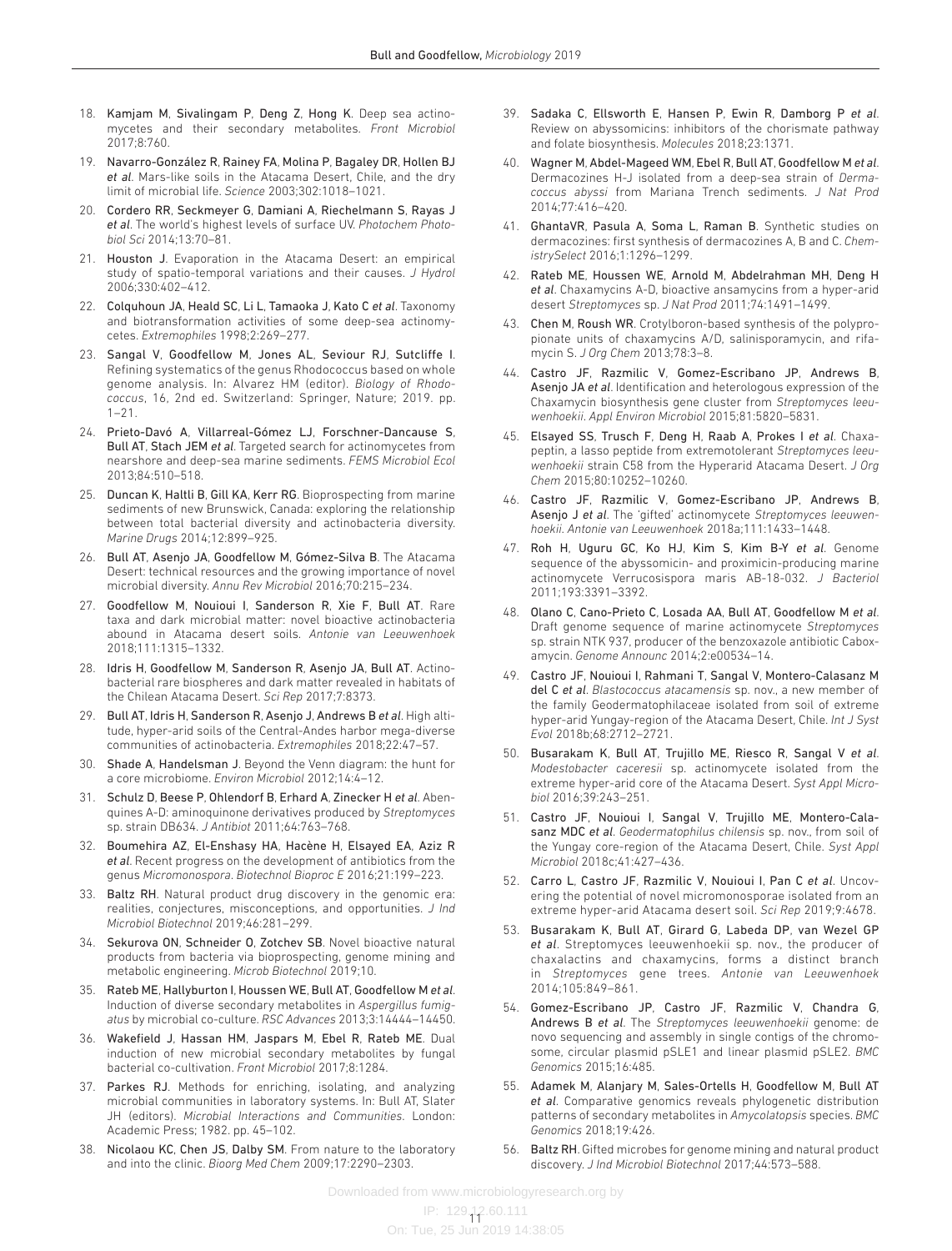- 57. Charlop-Powers Z, Owen JG, Reddy BVB, Ternei MA, Guimarães DO *et al*. Global biogeographic sampling of bacterial secondary metabolism. *Elife* 2015;4:e05048.
- 58. Katz L, Baltz RH. Natural product discovery: past, present, and future. *J Ind Microbiol Biotechnol* 2016;43:155–176.
- 59. Lodhi AF, Zhang Y, Adil M, Deng Y. Antibiotic discovery: combining isolation CHIP (iChip) technology and co-culture technique. *Appl Microbiol Biotechnol* 2018;102:7333–7341.
- 60. Smanski MJ, Schlatter DC, Kinkel LL. Leveraging ecological theory to guide natural product discovery. *J Ind Microbiol Biotechnol* 2016;43:115–128.
- 61. Strachan CR, Davies J. Antibiotics and evolution: food for thought. *J Ind Microbiol Biotechnol* 2016;43:149–153.
- 62. McDonald BR, Currie CR. Lateral gene transfer dynamics in the ancient bacterial genes of *Streptomyces*. *MBio* 2017;8:e00644–17.
- 63. van der Meij A, Worsley SF, Hutchings MI, van Wezel GP. Chemical ecology of antibiotic production by actinomycetes. *FEMS Microbiol Rev* 2017;41:392–416.
- 64. Ian E, Malko DB, Sekurova ON, Bredholt H, Rückert C *et al*. Genomics of sponge –associated *Streptomyces* spp. closely related to Streptomyces albus J1074: insights into marine adaptation and secondary metabolite biosynthesis potential. *PLoS One* 2014;9:e96719.
- 65. Ziemert N, Lechner A, Wietz M, Millan-Aguinaga N, Chavarria KL *et al*. Diversity and evolution of secondary metabolism in the marine actinomycete genus *Salinispora*. *Proc Natl Acad Sci USA* 2014;111:E1130–E1139.
- 66. Rateb ME, Ebel R, Jaspars M. Natural product diversity of actinobacteria in the Atacama Desert. *Antonie van Leeuwenhoek* 2018;111:1467–1477.
- 67. Parkes RJ, Cragg BA, Wellsbury P. Recent studies on bacterial populations and processes in subseafloor sediments: a review. *Hydrogeol J* 2000;8:11–28.
- 68. Roussel EG, Bonavita MA, Querellou J, Cragg BA, Webster G *et al*. Extending the sub-sea-floor biosphere. *Science* 2008;320:1046–1046.
- 69. Fry JC, Horsfield B, Sykes R, Cragg BA, Heywood C, Cragg HC *et al*. Prokaryotic populations and activities in an interbedded coal deposit, including a previously deeply buried section (1.6–2.3 Km) above ∼ 150 MA basement rock. *Geomicrobiol J* 2009;26:163–178.
- 70. Lynch RC, King AJ, Farías ME, Sowell P, Vitry C *et al*. The potential for microbial life in the highest-elevation (>6000 m.a.s.l.) mineral soils of the Atacama region. *J. Geophys. Res.* 2012;117:n/a.
- 71. Schmidt SK, Gendron EMS, Vincent K, Solon AJ, Sommers P *et al*. Life at extreme elevations on Atacama volcanoes: the closest thing to Mars on earth? *Antonie van Leeuwenhoek* 2018;111:1389–1401.
- 72. Takai K. New frontiers: deep biosphere. Physiology. In: Horikoshi Koki (editor). *Extremophiles Handbook*, 2. Tokyo: Springer; 2011. pp. 1044–1081.
- 73. McVeigh HP, Munro J, Embley TM. Molecular evidence for the presence of novel actinomycete lineages in a temperate forest soil. *J Ind Microbiol* 1996;17:197–204.
- 74. Hill P, Piel J, Aris-Brosou S, Krištůfek V, Boddy CN *et al*. Habitatspecific type I polyketide synthases in soils and street sediments. *J Ind Microbiol Biotechnol* 2014;41:75–85.
- 75. Low ZJ, Pang LM, Ding Y, Cheang QW, Le Mai Hoang K *et al*. Identification of a biosynthetic gene cluster for the polyene macrolactam sceliphrolactam in a *Streptomyces* strain isolated from mangrove sediment. *Sci Rep* 2018;8:1594.
- 76. Xie S, Lan Y, Sun C, Shao Y. Insect microbial symbionts as a novel source for biotechnology. *World J Microbiol Biotechnol* 2019;35:25.
- 77. Blockley A, Elliott DR, Roberts AP, Sweet M. Symbiotic microbes from marine invertebrates: driving a new era of natural product drug discovery. *Diversity* 2017;9:49.
- 78. Bai L, Liu C, Guo L, Piao C, Li Z *et al*. *Streptomyces formicae* sp. nov., a novel actinomycete isolated from the head of *Camponotus japonicus* Mayr. *Antonie van Leeuwenhoek* 2016;109:253–261.
- 79. Qin Z, Munnoch JT, Devine R, Holmes NA, Seipke RF *et al*. Formicamycins, antibacterial polyketides produced by *Streptomyces formicae* isolated from African Tetraponera plant-ants. *Chem Sci* 2017;8:3218–3227.
- 80. de Wit R, Bouvier T. 'Everything is everywhere, but, the environment selects'; what did Baas Becking and Beijerinck really say? *Environ Microbiol* 2006;8:755–758.
- 81. Cho JC, Tiedje JM. Biogeography and degree of endemicity of fluorescent Pseudomonas strains in soil. *Appl Environ Microbiol* 2000;66:5448–5456.
- 82. Schlatter DC, Kinkel LL. Global biogeography of *Streptomyces* antibiotic inhibition, resistance, and resource use. *FEMS Microbiol Ecol* 2014;88:386–397.
- 83. Andam CP, Doroghazi JR, Campbell AN, Kelly PJ, Choudoir MJ *et al*. A latitudinal diversity gradient in terrestrial bacteria of the genus *Streptomyces*. *MBio* 2016;7:e02200–02215.
- 84. Arocha-Garza HF, Canales-Del Castillo R, Eguiarte LE, Souza V, De la Torre-Zavala S. High diversity and suggested endemicity of culturable actinobacteria in an extremely oligotrophic desert OASIS. *PeerJ* 2017;5:e3247.
- Bull AT, Goodfellow M, Slater JH. Biodiversity as a source of innovation in biotechnology. *Annu Rev Microbiol* 1992;46:219–246.
- 86. Ward AC, Goodfellow M. Physiology and functionality: taxonomy as a roadmap to genes. In: Bull AT (editor). *Microbial Diversity and Bioprospecting*. Washington DC: ASM Press; 2004. pp. 288–313.
- Goodfellow M, Fiedler HP. A guide to successful bioprospecting: informed by actinobacterial Systematics. *Antonie Van Leeuwenhoek* 2010;98:119–142.
- 88. Nouioui I, Carro L, García-López M, Meier-Kolthoff JP, Woyke T *et al*. Genome-based taxonomic classification of the phylum *Actinobacteria*. *Front Microbiol* 2018;9:2007.
- 89. Idris H, Nouioui I, Pathom-aree W, Castro JF, Bull AT *et al*. *Amycolatopsis vastitatis* sp. nov., an isolate from a high altitude subsurface soil on Cerro Chajnantor, Northern Chile. *Antonie van Leeuwenhoek* 2018;111:1523–1533.
- 90. Carro L, Nouioui I, Sangal V, Meier-Kolthoff JP, Trujillo ME *et al*. Genome-based classification of micromonosporae with a focus on their biotechnological and ecological potential. *Sci Rep* 2018;8:525.
- 91. World Health Organization (2015). WHO Model List of essential medicines. [http://www.who.int/medicines/publications/essen](http://www.who.int/medicines/publications/essential%20medicines/en/)[tial medicines/en/](http://www.who.int/medicines/publications/essential%20medicines/en/)
- 92. Carro L, Razmilic V, Nouioui I, Richardson L, Pan C *et al*. Hunting for cultivable *Micromonospora* strains in soils of the Atacama Desert. *Antonie van Leeuwenhoek* 2018;111:1375–1387.
- 93. Zhang JJ, Moore BS. Digging for biosynthetic dark matter. *eLife* 2015;4:e06453.
- 94. Baral B, Akhgari A, Metsä-Ketelä M. Activation of microbial secondary metabolic pathways: avenues and challenges. *Syn Syst Biotech* 2018;3:163–178.
- 95. Okoro CK, Brown R, Jones AL, Andrews BA, Asenjo JA *et al*. Diversity of culturable actinomycetes in hyper-arid soils of the Atacama Desert, Chile. *Antonie van Leeuwenhoek* 2009;95:121–133.
- 96. Park CJ, Andam CP. Within-species genomic variation and variable patterns of recombination in the tetracycline producer *Streptomyces rimosus*. *Front Microbiol* 2019;10.
- 97. Meier-Kolthoff JP, Hahnke RL, Petersen J, Scheuner C, Michael V *et al*. Complete genome sequence of DSM 30083T , the type strain (U5/41T ) of *Escherichia coli*, and a proposal for delineating subspecies in microbial taxonomy. *Stand Genomic Sci* 2014;9:2.
- 98. Kumar Y, Goodfellow M. Reclassification of *Streptomyces hygroscopicus* strains as *Streptomyces aldersoniae* sp. nov., *Streptomyces angustmyceticus* sp. nov., comb. nov., *Streptomyces ascomycinicus* sp. nov., *Streptomyces decoyicus* sp. nov., comb.